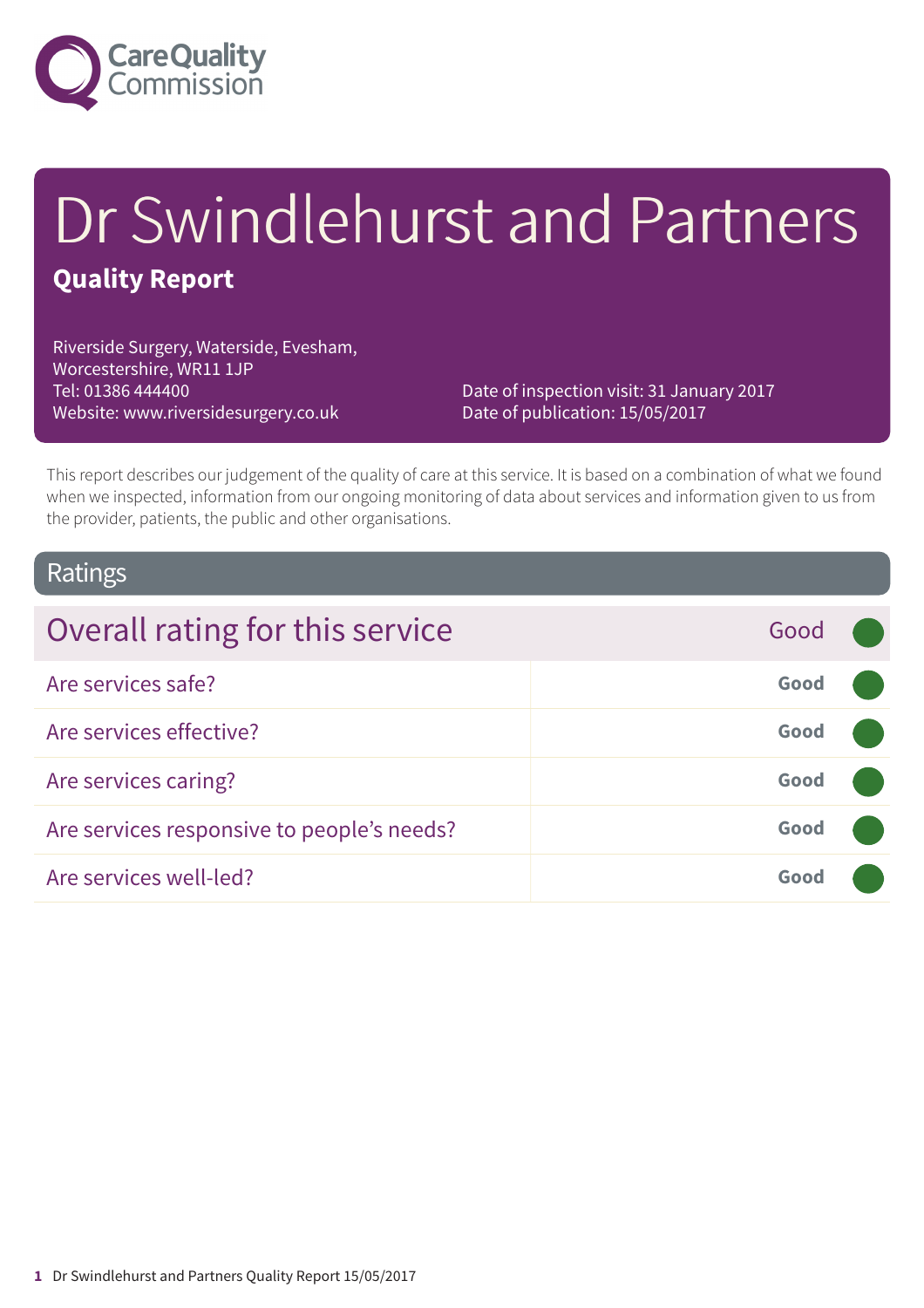### **Contents**

| Summary of this inspection                  | Page           |
|---------------------------------------------|----------------|
| Overall summary                             | $\overline{2}$ |
| The five questions we ask and what we found | $\overline{4}$ |
| The six population groups and what we found | $\overline{7}$ |
| What people who use the service say         | 11             |
| Detailed findings from this inspection      |                |
| Our inspection team                         | 12             |
| Background to Dr Swindlehurst and Partners  | 12             |
| Why we carried out this inspection          | 12             |
| How we carried out this inspection          | 12             |
| Detailed findings                           | 14             |
|                                             |                |

### Overall summary

#### **Letter from the Chief Inspector of General Practice**

We had previously carried out an announced comprehensive inspection of Dr Swindlehurst and Partners on 11 May 2016. As a result of our inspection the practice was rated as requires improvement overall and inadequate for providing safe services. The full comprehensive report for the May 2016 inspection can be found by selecting the 'all reports' link for Dr Swindlehurst and Partners on our website at www.cqc.org.uk.

During the last inspection we identified a breach of:

- Regulation 12; Safe care and treatment:
- The registered person did not do all that was necessary to manage and mitigate risks to the health and safety of service users.
- The provider did not have a robust process to ensure appropriate action is taken following receipt of patient safety alerts.
- Processes and systems had not been implemented in relation to medicines management to ensure safe and appropriate storage of vaccines and prescription forms for use in printers.

As a result we identified areas the provider must improve:

- Implement a process to ensure appropriate action is taken following receipt of patient safety alerts.
- Processes and systems to be implemented and monitored in relation to medicines management to ensure safe and secure storage of vaccines and prescription stationery including the use and storage of prescription pads and blank prescription paper.

We also identified further areas the provider should improve:

- Ensure lessons are learnt from incidents and near misses.
- Develop ways to monitor and improve patient satisfaction.
- Ensure training and support for staff to enable them to carry out their roles for example, in infection control.

Following the inspection the practice sent us an action plan detailing the actions they were going to take to ensure improvement.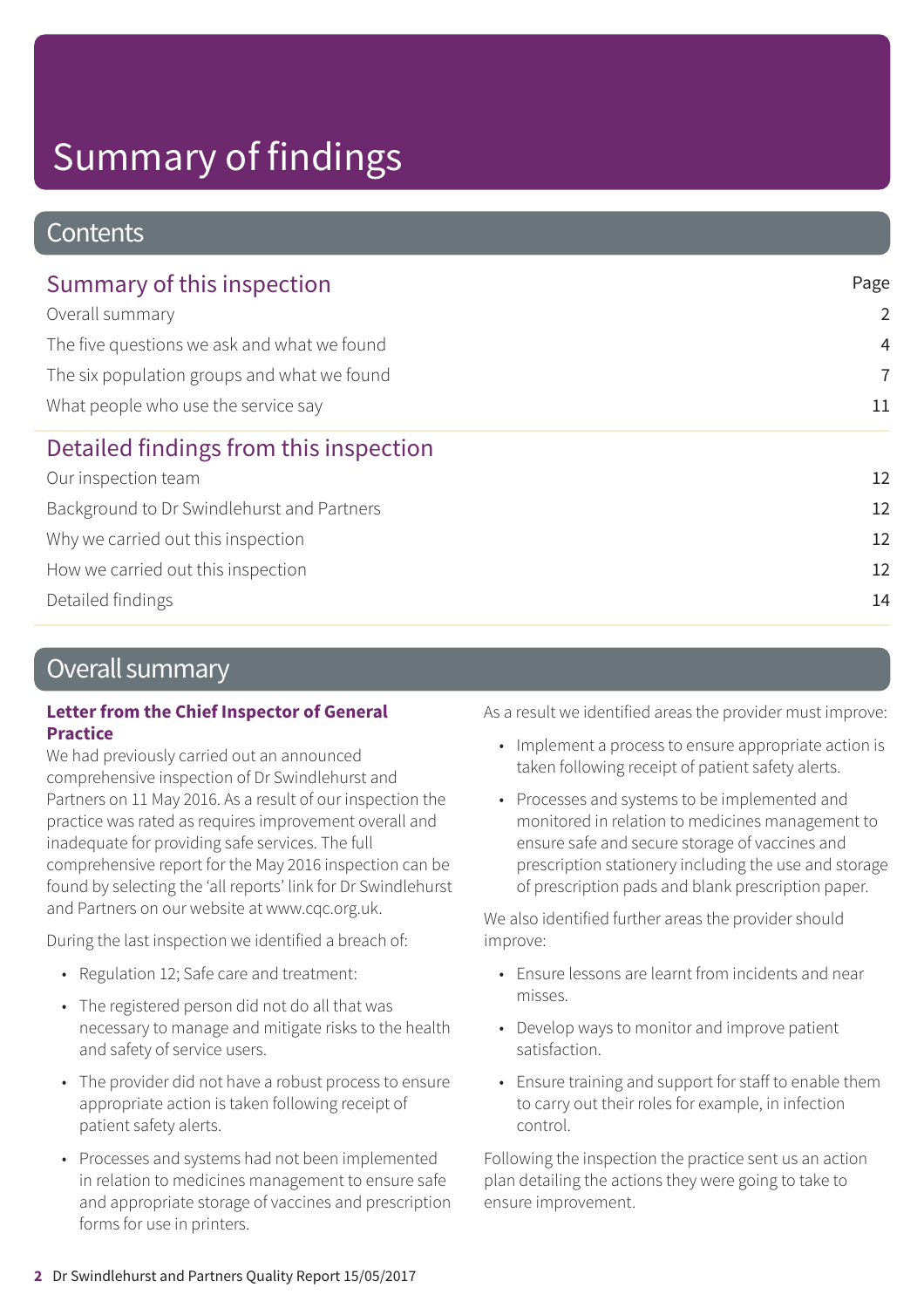We carried out a further comprehensive inspection on 31 January 2017 to check that the provider had made improvements in line with our recommendations and to ensure regulations were now being met. Overall the practice is now rated as good.

Our key findings across all the areas we inspected were as follows:

- There were clearly defined processes and procedures to ensure patients were safe and an effective system in place for reporting and recording significant events. They were fully reviewed at every staff meeting.
- Patients' needs were assessed and care delivered in line with current guidelines. Staff had the appropriate skills, knowledge and experience to deliver effective care and treatment.
- Patients told us they were treated with dignity, respect and compassion. Patients were involved in decisions about their care and treatment.
- Urgent same day patient appointments were available when needed. All patients we spoke with and those who completed comment cards before our inspection said they were always able to obtain same day appointments.
- Information about how to complain was available and easy to understand. The practice received very few complaints from patients and reviewed complaints to ensure lessons learned were not repeated.
- Patients said GPs gave them enough time.
	- Staffing levels were monitored and reviewed when a member of staff left or when service level dictated. Safe arrangements were in place for staff recruitment that protected patients from risks of harm.
	- The practice was visibly clean and measures were taken to prevent unnecessary infections.
- There was a clear leadership structure and staff told us they felt well supported by senior staff.

#### **Professor Steve Field CBE FRCP FFPH FRCGP** Chief Inspector of General Practice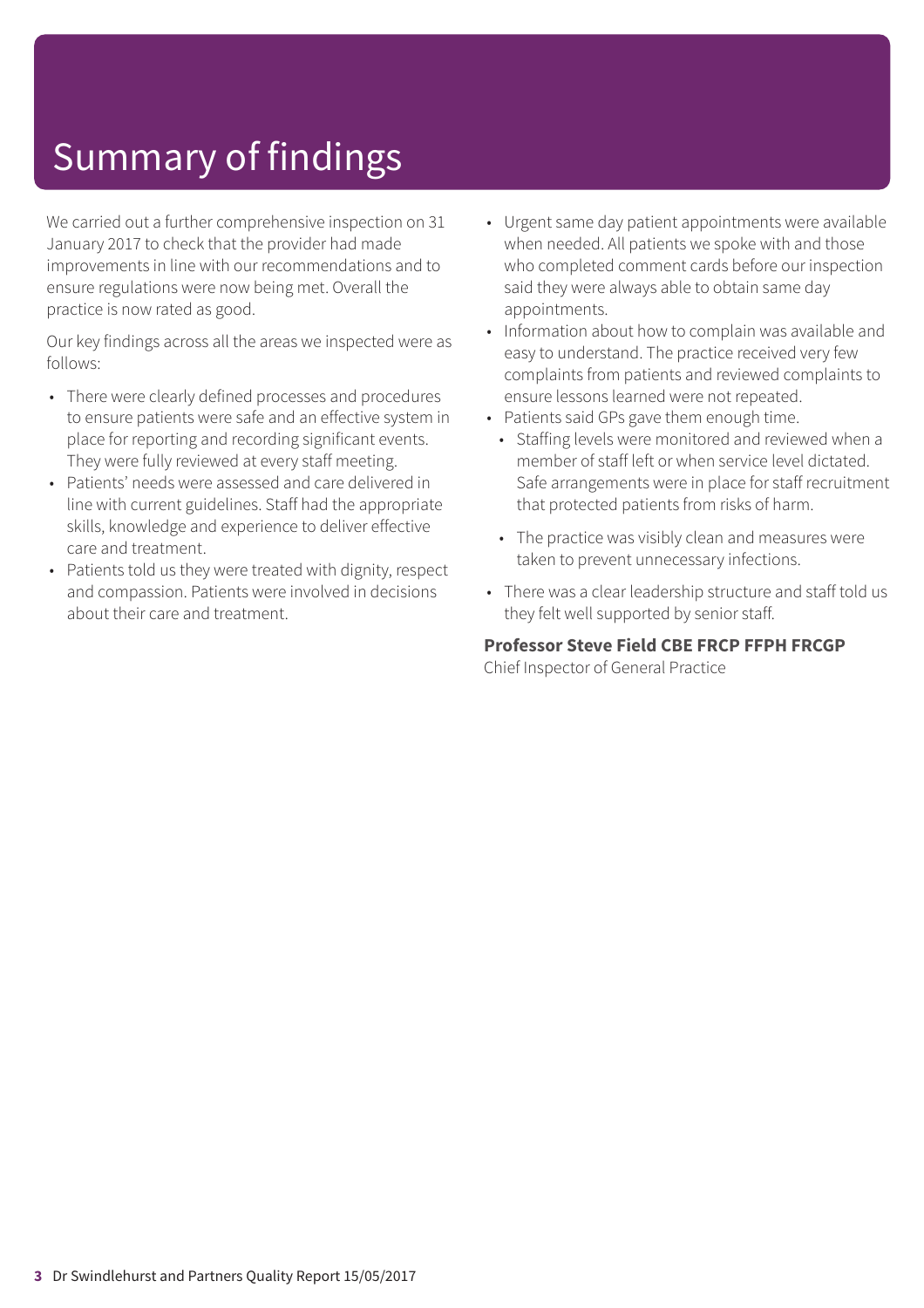### The five questions we ask and what we found

We always ask the following five questions of services.

#### **Ar e services safe ?**

The practic e is rated as good for providing saf e services.

- There was an effective system for reporting and recording significant events and near misses.
- When ther e wer e unintended or unexpected saf ety incidents, patients received support , an explanation and a written apology. The y wer e told about any actions t o improve processes to prevent the same thing happening again and incidents were reviewed to ensure they were not repeated.
- Vaccines were stored at an appropriate temperature to ensure their stability and vaccine fridges could only be ac cessed by authorised staff.
- Medicines safety alerts were acted upon to prevent harm to patients.
- The practic e had clearly defined and embedded systems in plac e t o keep patients saf eguarded from abuse. Staff had received saf eguarding training that was rele vant t o their role and demonstrated they would take appropriate action if they had concerns.
- Patients who wer e prescribed high risk medicines received regular and appropriate reviews to check the medicine and the dosag e was still required.

Staffing levels were regularly monitored to ensure there were enough staff t o keep people safe.

#### **Ar e services effective ?**

The practic e is rated as good for providing effective services.

- Dat a available from the Quality and Out comes F ramework (QOF) 2015/16 demonstrated that patient out comes wer e either at or above averag e when compared with the local and national averages.
- Practic e staff had the necessar y skills, knowledg e and experience to deliver effective care and treatment. We saw evidenc e that staff wer e actively encouraged t o develop their professional qualifications.
- Staff referred to guidance from National Institute for Health and Car e Ex cellenc e (NICE) and local guidelines wer e used routinely.
- Staff had reviewed the needs of the local population and engaged with the Clinical Commissioning Group (C CG) t o secure improvements to patient care and treatment.

**Good –––**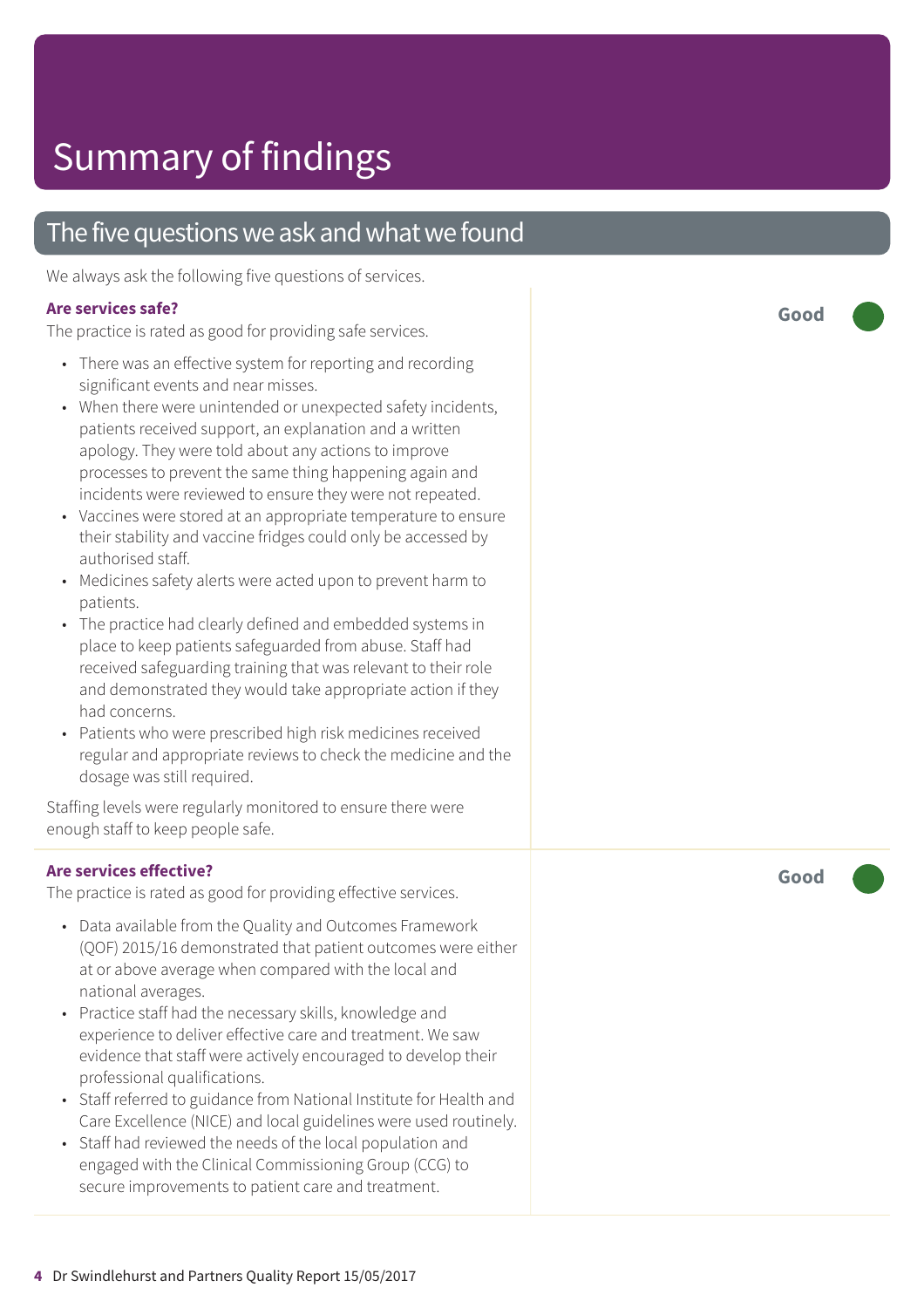- The Proactive Care Team (PACT) assessed 2% of the most frail patients to improve their health and prevent unnecessary admissions to hospital. PACT staff were employed by the Clinical Commissioning Group and their objective was to make improvements through general practices.
- Staff had received training appropriate to their role. Potential enhanced skills had been recognised, planned for and training put in place.
- There was evidence of appraisals and personal development plans for all staff.
- Staff worked with multidisciplinary teams to provide up to date, appropriate and seamless care for patients.

#### **Are services caring?**

The practice is rated as good for providing caring services.

- Data showed that mixed results were received from patients regarding provision of care but all patients spoken with during the inspection and comment cards received said their care was good or very good.
- Staff ensured that patients' dignity and privacy were protected and patients we spoke with confirmed this.
- Patients had their needs explained to them and they told us they were involved with decisions about their treatment. Patients we spoke with confirmed this.
- We saw that staff treated patients with kindness and respect and maintained confidentiality.
- Information for patients about the services available to them was easy to understand and accessible.
- The practice had identified 3% of the patient list as carers. Carers were encouraged to identify themselves. Clinical staff provided carers with guidance, signposted them to a range of support groups and ensured their health needs were met.

#### **Are services responsive to people's needs?**

The practice is rated as good for providing responsive services.

- The practice building had good facilities and was equipped to treat patients and meet their needs. Since our inspection in May 2016, a new extension had been opened. This provided additional consultation rooms and had enabled more patient appointments to be made available.
- Patients told us it was easy to make an appointment and urgent appointments were available the same day.

**Good –––**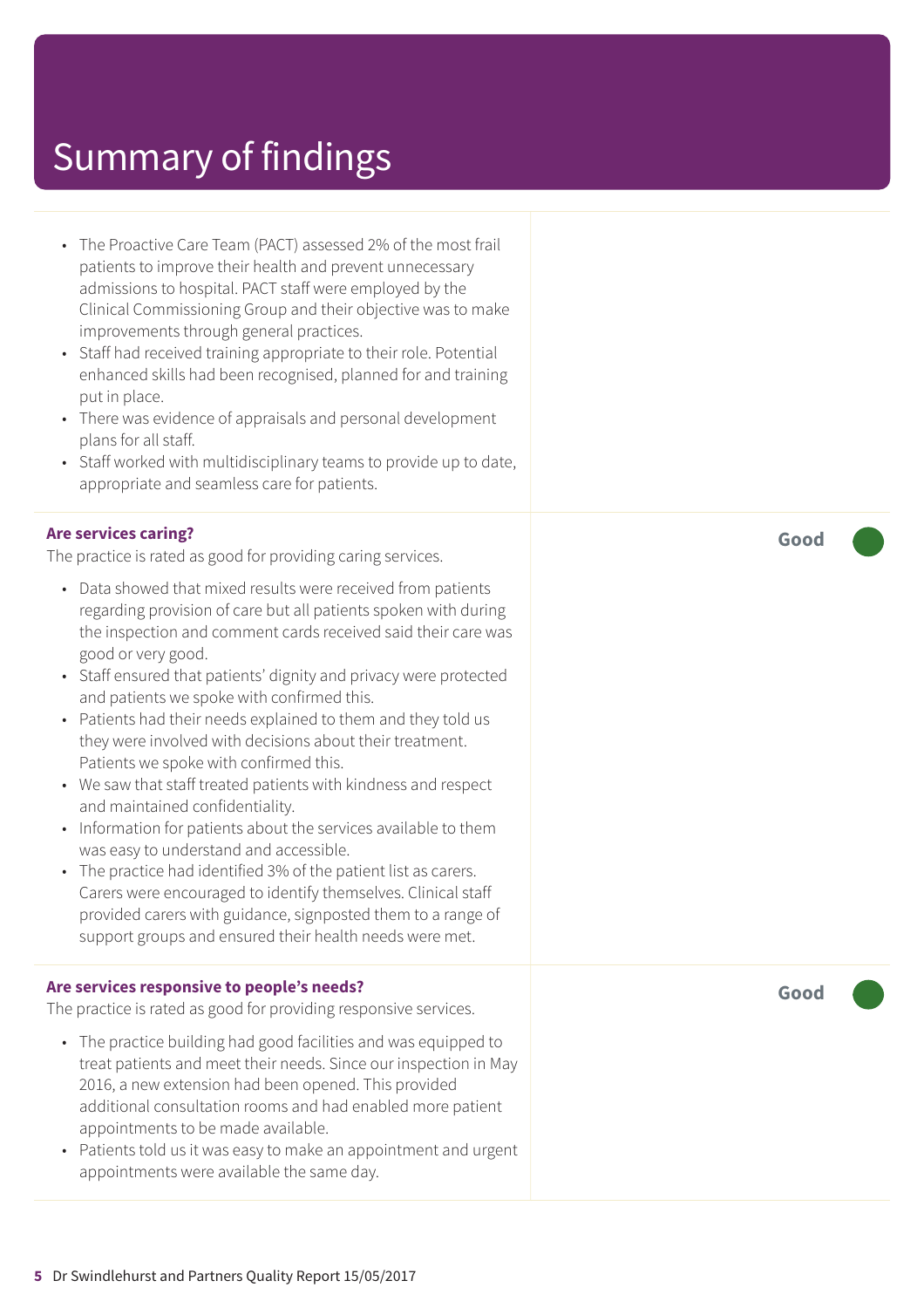- The practice provided enhanced services. For example, avoiding unplanned admissions by carrying out health reviews and development of individual care plans.
- Information about how to complain was available and easy to understand.
- Evidence showed that senior staff responded quickly and appropriately when issues were raised.
- Learning from complaints was shared with all staff and other stakeholders.

#### **Are services well-led?**

The practice is rated as good for providing well-led services.

- Senior staff recognised potential areas of concern regarding safety and carried through actions identified in near misses and significant events. Lessons learnt were shared with relevant staff.
- Staff were clear about the vision and their responsibilities in relation to this.
- There was a distinct leadership structure and staff felt they were well supported by management.
- Meetings were held with another practice to share information and identify areas where improvements could be made.
- There were policies and procedures to govern activity and these were accessible to all staff.
- Senior staff actively sought patient feedback about the services they received and where possible made changes to improve them.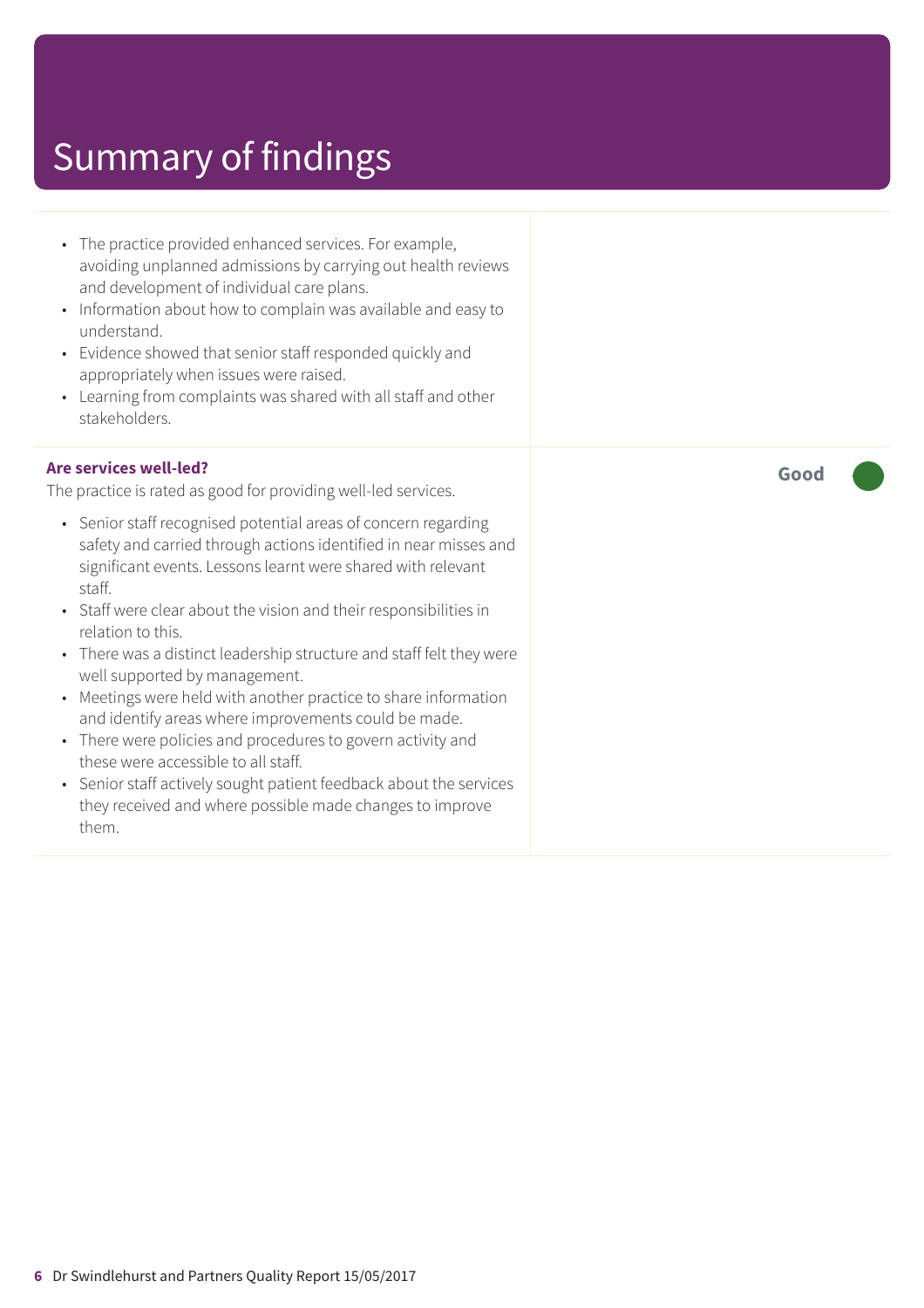### The six population groups and what we found

We always inspect the quality of care for these six population groups.

#### **Older people**

The practice is rated as good for the care of older people.

- Nationally reported data showed that outcomes for patients were good for conditions commonly found in older people.
- Staff kept up to date registers of patients' health conditions and information was held to alert staff if a patient had complex needs.
- Care plans were in place with the most vulnerable older patients and used with multi-disciplinary teams to reduce unplanned hospital admissions. These patients had an alert placed on their patient records to ensure clinical staff were aware.
- Practice staff worked with other agencies and health providers to provide patient support.
- The Proactive Care Team (PACT) assessed frail patients in their own home and those in care homes to ensure their health needs were met.
- Home visits were offered to those who were unable to access the practice and patients with enhanced needs had prompt access to appointments.
- A GP was responsible for visiting a care home that had been delegated to the practice for provision of medical care.

#### **People with long term conditions**

The practice is rated as good for the care of people with long-term conditions.

- Patients had a named GP and a review every six to 12 months to monitor their condition and ensure they received correct medicines. The frequency of the review depended on the severity of the patient's condition.
- Nursing staff had lead roles in chronic disease management.
- Longer appointments and home visits were available when needed. Two practice nurses carried out home visits for health reviews of those patients who were unable to access the practice.
- Clinical staff worked with health and care professionals to deliver a multidisciplinary package of care.
- Where necessary patients in this population group had a personalised care plan and risk assessment in place and they were regularly reviewed.

**Good –––**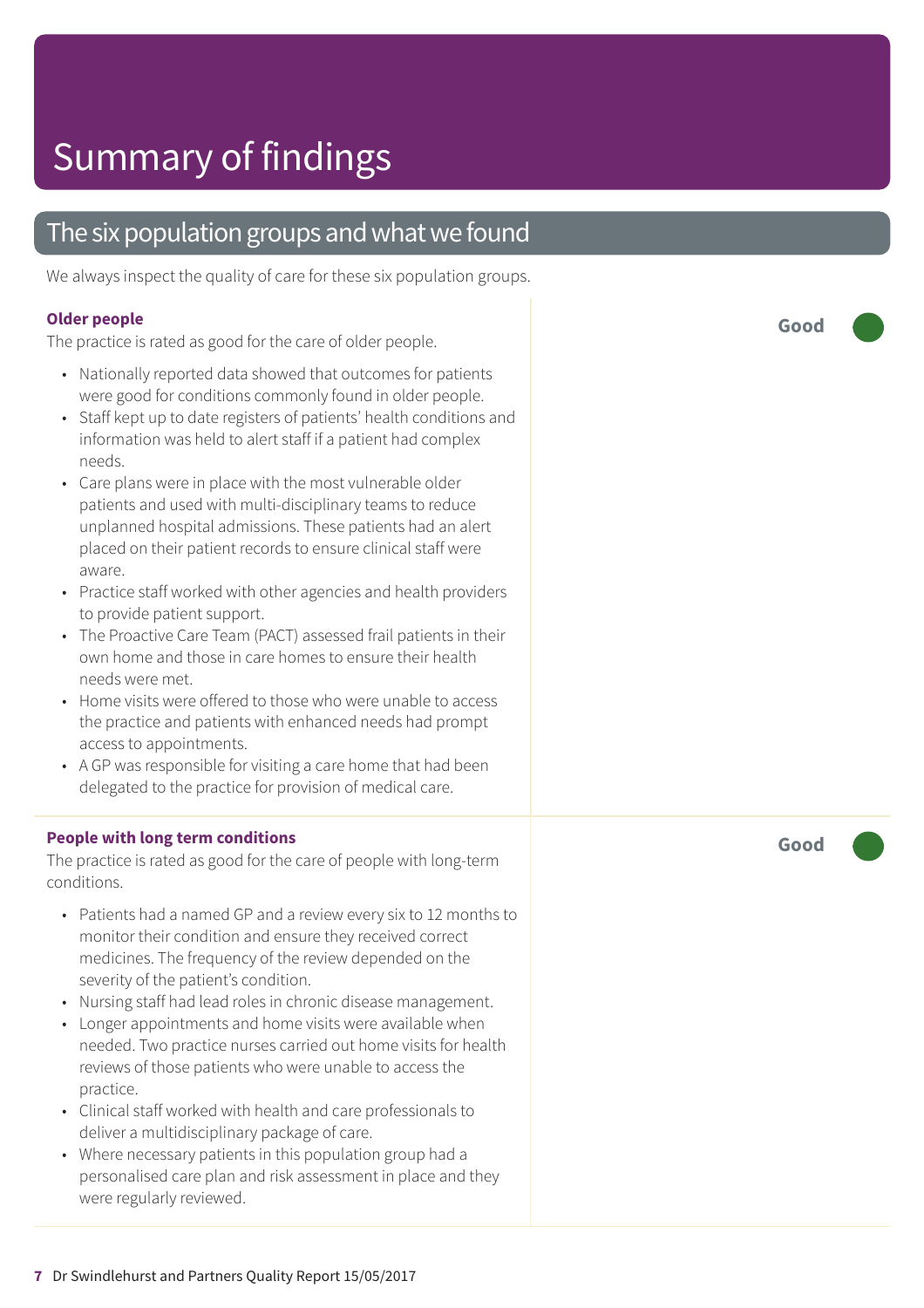#### **Families, children and young people**

The practice is rated as good for the care of families, children and young people.

- Systems were in place to identify children and young people who might be at risk, for example, those who had a high number of A&E attendances.
- There were appointments outside of school hours and the practice building was suitable for children and babies.
- Outcomes for areas such as child vaccinations were in line with or above average for the Clinical Commissioning Group (CCG).
- Alerts were put onto the electronic record when safeguarding concerns were raised.
- There was regular liaison and monthly meetings with the health visitors to review those children who were considered to be at risk of harm.
- Extended hours were in place for patients to attend for the family planning service every Wednesday from 6pm until 8pm.
- Appointments were available for patients to attend for health checks with a health care assistant every Wednesday from 6pm until 8pm.

#### **Working age people (including those recently retired and students)**

The practice is rated as good for the care of working-age people (including those recently retired and students).

- The practice ensured it provided services to meet the needs of the working age population. For example, extended hours appointments were available on Wednesday evenings for health checks and family planning services.
- Telephone consultations were available for patients who were unable to reach the practice during the day.
- All patients who requested a same day appointment received a phone call from a GP to enquire about their symptoms and to determine if advice only or a face to face appointment was needed.
- Online services were available for booking appointments and ordering repeat prescriptions.
- Practice staff encouraged patients to attend for health screening procedures to promote their health.
- The practice website gave advice to patients about how to treat minor ailments without the need to be seen by a GP.

#### **People whose circumstances may make them vulnerable**

The practice is rated as good for the care of people whose circumstances may make them vulnerable.

**Good –––**

**Good –––**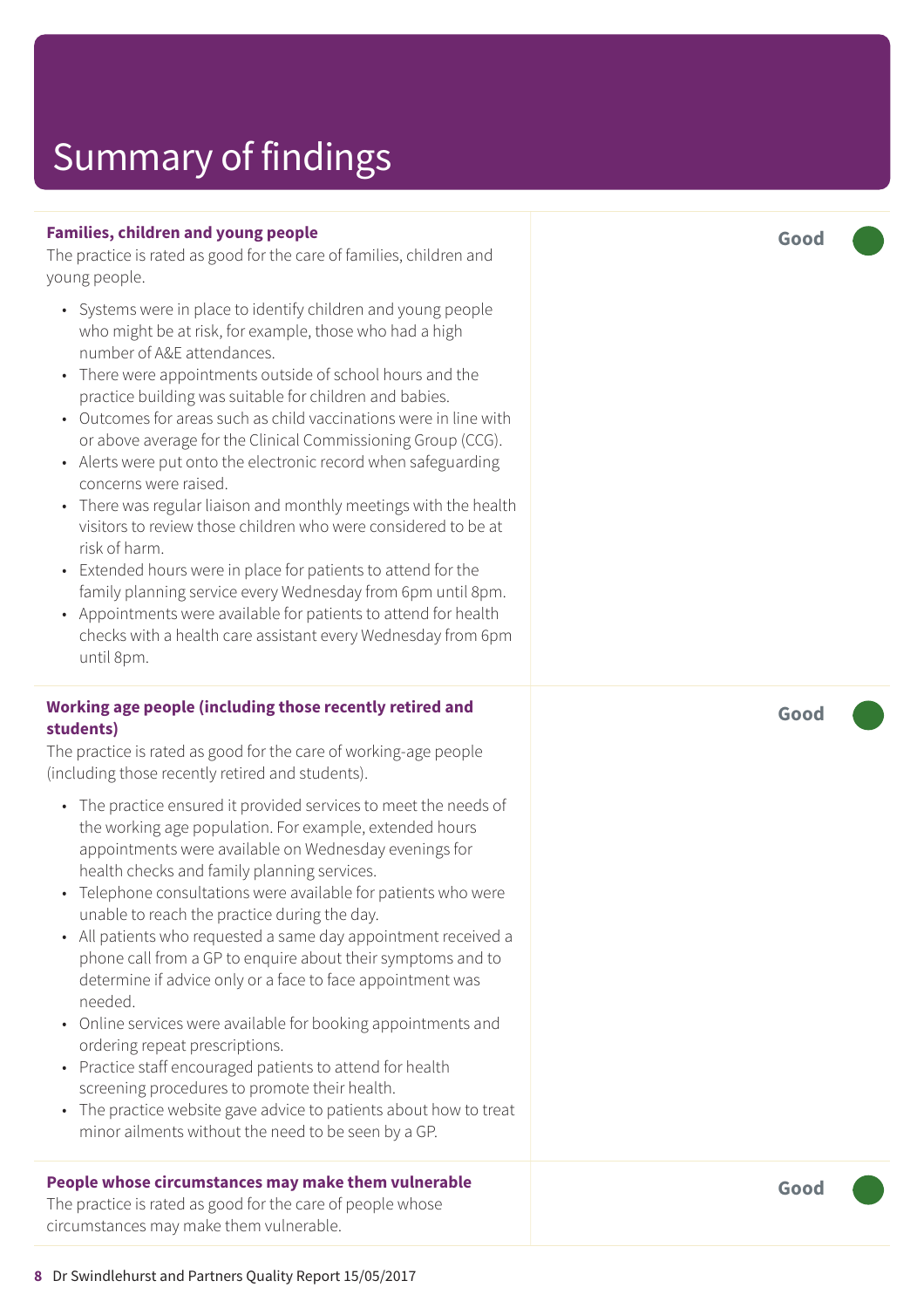- Practice staff regularly worked with multi-disciplinary teams in the case management of vulnerable patients and these patients had been signposted to additional support services.
- There was a register of vulnerable patients including those with a learning disability.
- Longer appointments were available for patients with a learning disability.
- Staff knew how to recognise signs of abuse, the actions they should take and their responsibilities regarding information sharing.
- There was a clinical lead for dealing with vulnerable adults and children.
- The practice is rated as good for the care of people experiencing poor mental health (including people with dementia).
- The practice worked with multi-disciplinary teams to provide appropriate care for patients with poor mental health. This included patients with dementia.
- Patients who experience poor mental health had received an annual physical health check.
- Practice staff regularly worked with multi-disciplinary teams in the case management of patients who experienced poor mental health, including those with dementia.
- An enhanced service included GPs carrying out assessments of patients who experienced memory loss in order to capture early diagnosis of dementia. This enabled staff to put a care package in place that provided health and social care support systems in place to promote patients well-being.
- Referrals to other health professionals were made when necessary.
- Staff had a good understanding of how to support patients who had dementia and who experienced mental health illness. The practice had identified 3% of patients as carers.

#### **People experiencing poor mental health (including people with dementia)**

The practice is rated as good for the care of people experiencing poor mental health (including people with dementia).

- The practice worked with multi-disciplinary teams to provide appropriate care for patients with poor mental health. This included patients with dementia.
- Patients who experience poor mental health had received an annual physical health check.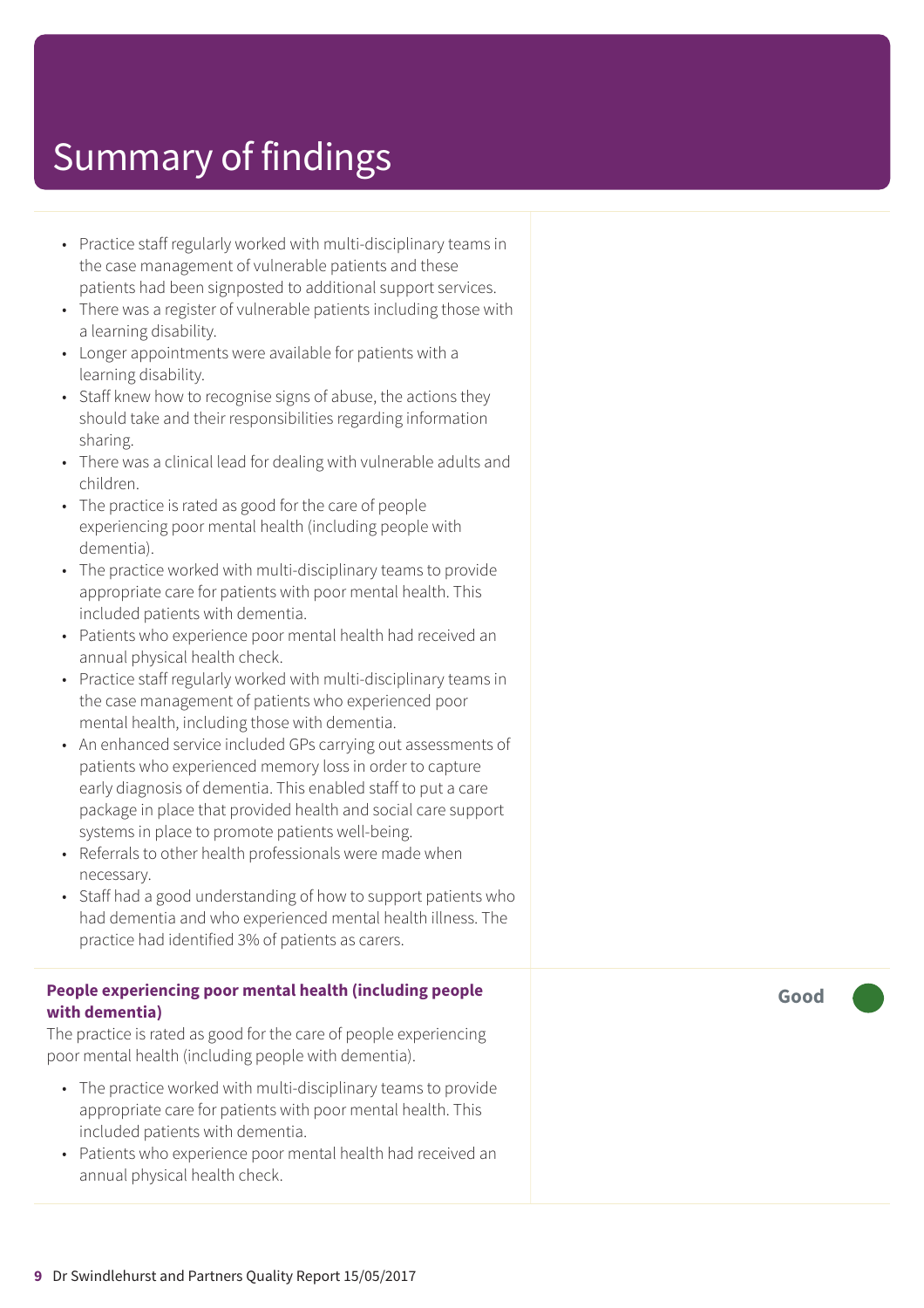- Practice staff regularly worked with multi-disciplinary teams in the case management of patients who experienced poor mental health, including those with dementia.
- An enhanced service included GPs carrying out assessments of patients who experienced memory loss in order to capture early diagnosis of dementia. This enabled staff to put a care package in place that provided health and social care support systems in place to promote patients well-being.
- Referrals to other health professionals were made when necessary.
- Staff had a good understanding of how to support patients who had dementia and who experienced mental health illness.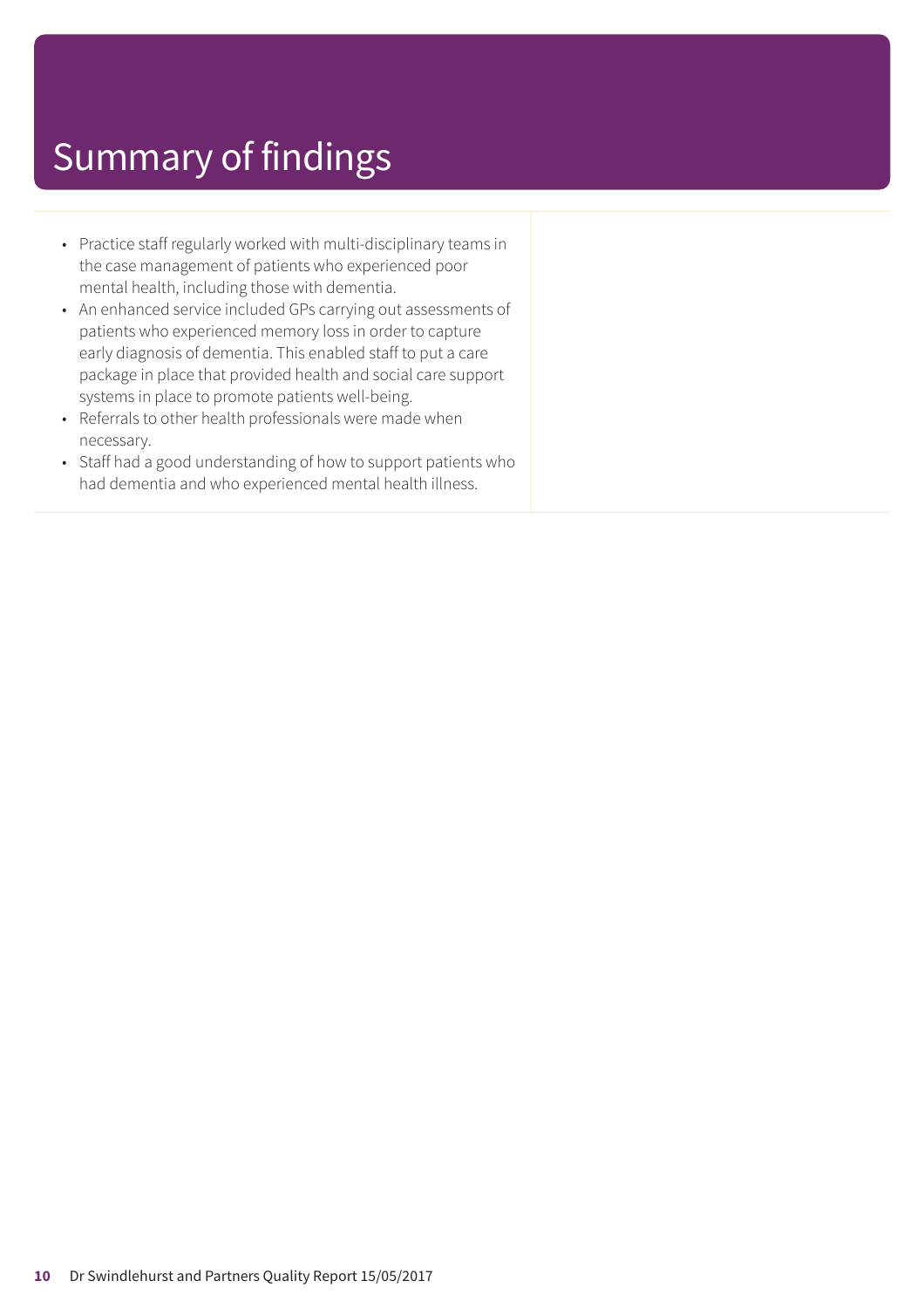### What people who use the service say

The most recent national GP patient survey results published in July 2016 showed the results were mixed in comparison with local and national averages. However, the results demonstrated the practice had made improvements since the previous national GP patient survey results were published in January 2016. There were 108 responses, this equated to a 49% response rate and 0.8% of the practice's patient list

- 86% of patients found the receptionists at this surgery helpful compared with a CCG average of 89% and a national average of 87%.
- 82% of patients said last time they spoke with a GP they were good at giving them enough time compared with a CCG average of 89% and a national average of 87%.
- 76% of patients found it easy to get through to this surgery by phone compared with a CCG average of 75% and a national average of 73%.
- 92% of patients said the last appointment they got was convenient compared with a CCG average of 93% and a national average of 92%.
- 54% of patients usually waited 15 minutes or less after their appointment time to be seen compared with a CCG average of 64% and a national average of 65%.
- 51% of patients felt they did not normally have to wait too long to be seen compared with a CCG average of 60% and a national average of 58%.

During our inspection we spoke with six patients. They told us they were satisfied with the care and treatment they received. Two patients confirmed that they waited a long time for their appointment time before they were seen but they told us they were not concerned by it.

As part of our inspection we also asked for CQC comment cards to be completed by patients prior to our inspection. We received 19 comment cards and all were completely positive about the services they received.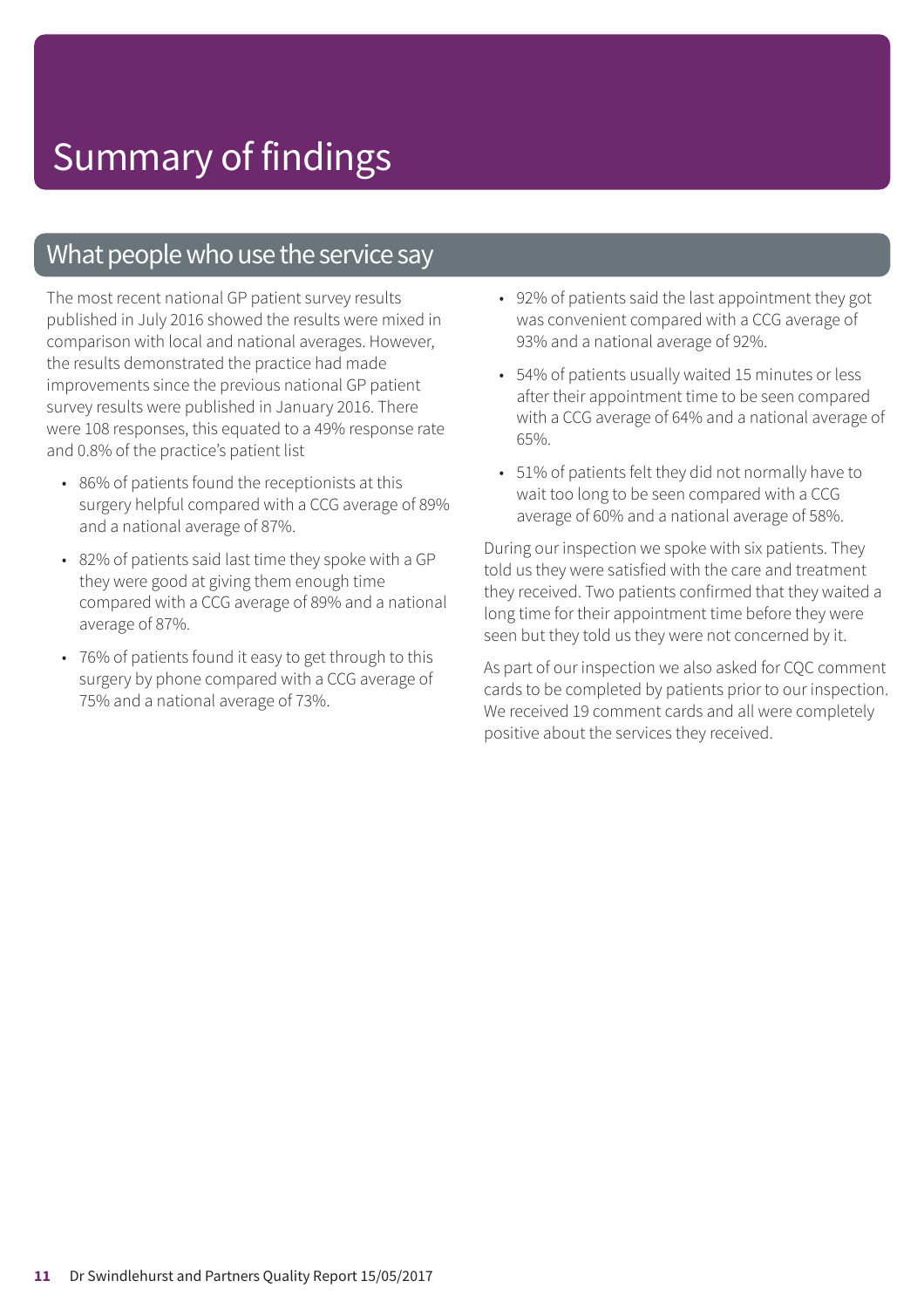

# Dr Swindlehurst and Partners **Detailed findings**

### Our inspection team

#### **Our inspection team was led by:**

Our inspection team was led by a CQC Lead Inspector. The team included a GP specialist advisor.

### Background to Dr Swindlehurst and Partners

Dr Swindlehurst and Partners provides care for approximately 14,400 patients. The service is located in Evesham and covers Evesham town and surrounding areas. The practice holds a General Medical Services (GMS) contract with NHS England. The GMS contract is the contract between general practices and NHS England for delivering primary care services to local communities.

The practice is managed by seven GP partners (five male, two female) who between them provide 56 clinical sessions per week and seven administration sessions. Clinical sessions are also covered by locum GPs. Since our previous inspection in May 2016 a full time pharmacist has been employed. GPs are supported by an advanced nurse practitioner, five practice nurses and four health care assistants (HCA). Nurses and HCAs provide cervical screening, vaccinations, review of long term conditions, health checks and phlebotomy (taking blood samples) services. The practice employs a practice manager, a deputy practice manager, two senior receptionists, 13 receptionists, two administrators and one medical secretary.

The practice offers a range of clinics for chronic disease management, diabetes, heart disease, cervical screening, contraception advice, minor surgery, injections and vaccinations.

The practice is open from 8am until 6.30pm every weekday with the exception of Wednesdays when the practice opens until 8pm. Appointments are available from 8.30am until 12.30pm and from 3pm until 5.30pm daily. Extended hours appointments are available on Wednesdays from 6pm until 8pm for family planning appointments and for patients to receive health checks by a HCA.

The practice accepts medical students for experience and teaching purposes.

Patients who live in excess of one mile from a pharmacy are eligible to have their prescribed medicines dispensed from the practice. This equates to 33% of registered patients. Medicines can be collected from the practice or any of the designated outlets. The opening hours are from 8.30am until 6pm every weekday. The dispensary is under the overall responsibility of the pharmacist, has a dispensary manager, three dispensers and one trainee dispenser. There is a delivery service every morning for patients who are unable to access the practice.

The practice has opted out of providing GP services to patients out of hours such as nights and weekends. During these times GP services are provided currently by a service commissioned by NHS South Worcestershire Clinical Commissioning Group (CCG). When the practice is closed, there is a recorded message giving out of hours' details. The practice leaflet also includes this information and there are leaflets in the waiting area for patients to take away with them.

We carried out an announced comprehensive inspection at Dr Swindlehurst and Partners on 11 May 2016. The overall rating for the practice was requires improvement. The provider was rated inadequate for safe and requires improvement for well led. The full comprehensive report on the May 2016 inspection can be found by selecting the 'all reports' link for Dr Swindlehurst and Partners on our website at www.cqc.org.uk.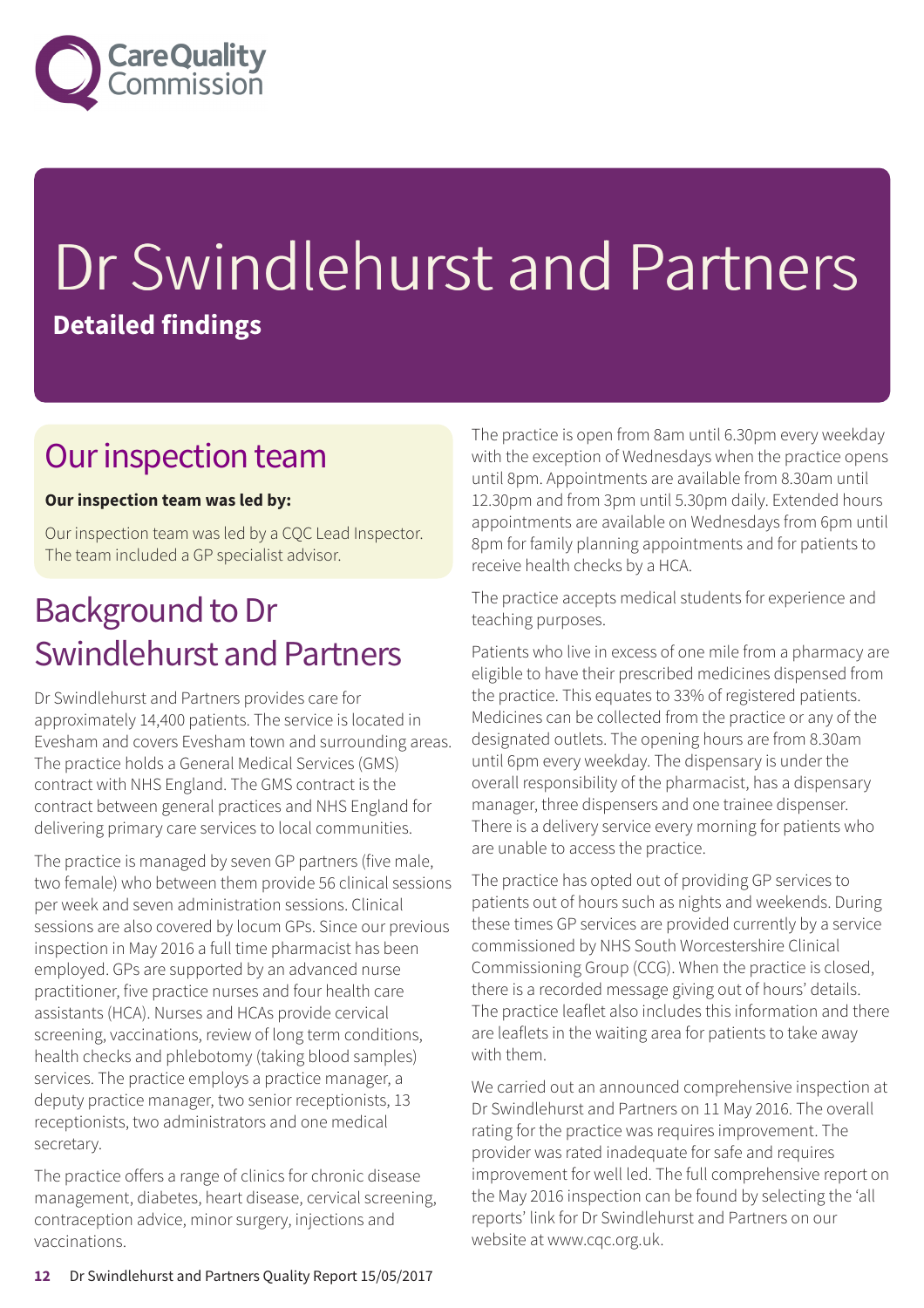# Detailed findings

This inspection was undertaken to ensure the required improvements had been made and was an announced comprehensive inspection on 31 January 2017.

### Why we carried out this inspection

We undertook a comprehensive inspection of this service on 11 May 2016 under Section 60 of the Health and Social Care Act 2008 as part of our regulatory functions. The overall rating for the practice was requires improvement.

We issued a requirement notice to the provider in respect of Regulation 12; safe care and treatment and informed them that they must become compliant with the law within six months of the inspection report being published.

We undertook a further comprehensive inspection on 31 January 2017 to check that action had been taken to comply with legal requirements. The full comprehensive report on the May 2016 inspection can be found by selecting the 'all reports' link for Dr Swindlehurst and Partners on our website at www.cqc.org.uk.

Please note that when referring to information throughout this report, for example any reference to the Quality and Outcomes Framework data, this relates to the most recent information available to the CQC at that time.

### How we carried out this inspection

To get to the heart of patients' experiences of care and treatment, we always ask the following five questions:

 $\cdot$  Is it safe?

- Is it effective?
- Is it caring?
- Is it responsive to people's needs?
- Is it well-led?

We also looked at how well services are provided for specific groups of people and what good care looks like for them. The population groups are:

- Older people
- People with long-term conditions
- Families, children and young people
- Working age people (including those recently retired and students)
- People whose circumstances may make them vulnerable
- People experiencing poor mental health (including people with dementia)

Before carrying out the inspection on 31 January 2017, we reviewed a range of information that we hold about the practice and asked other organisations to share what they knew.

During our inspection we spoke with a range of staff including:

- GPs, a practice nurse and the pharmacist.
- The practice manager, the deputy practice manager, one senior receptionist and a member of the administrative team.

Six patients and reviewed 26 comment cards where patients and members of the public shared their views and experiences of the service.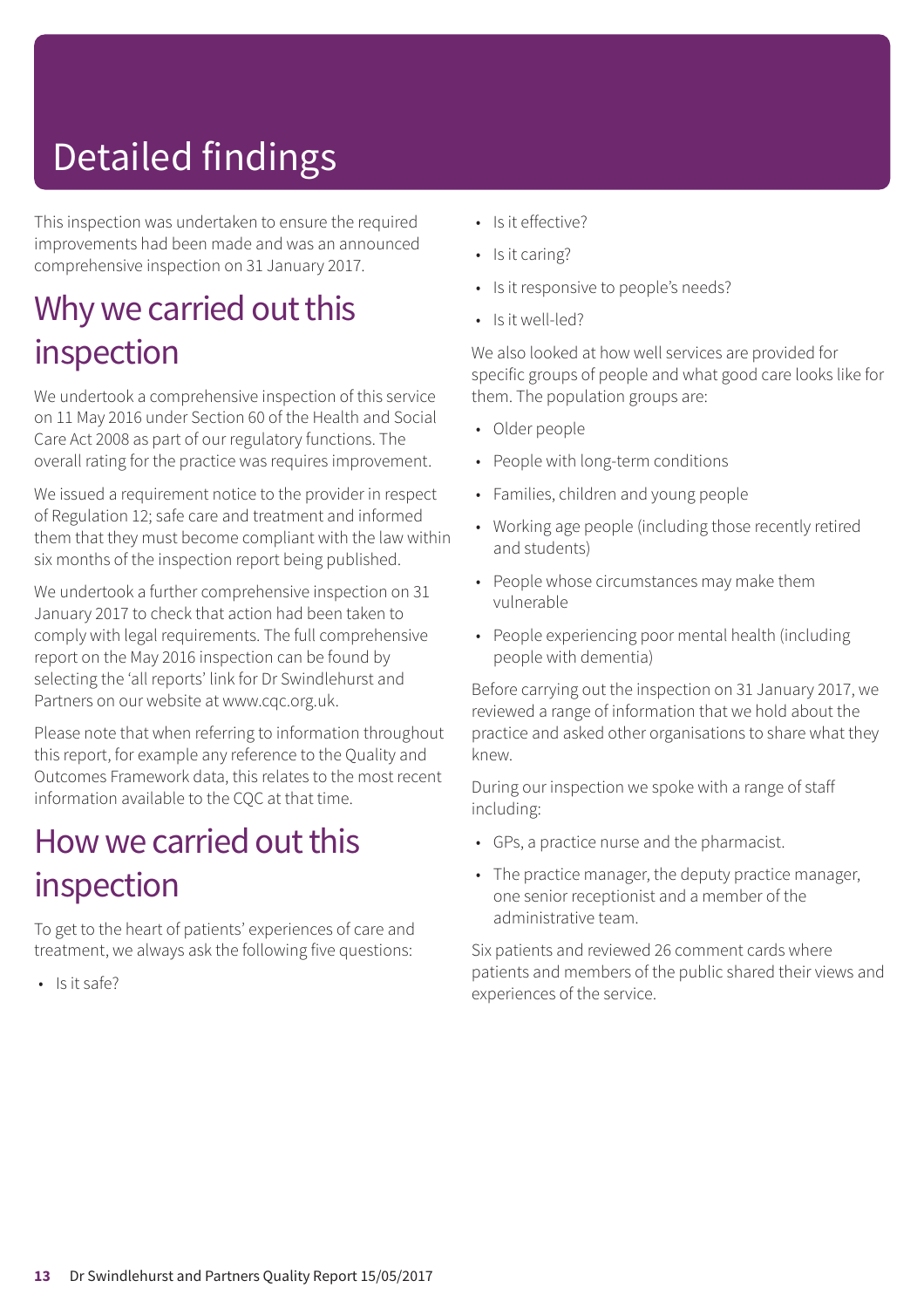# Are services safe?

### **Our findings**

At our previous inspection on 11 May 2016, we rated the practice as inadequate for providing safe services as the arrangements in respect of managing and mitigating risks to the health and safety of service users were not adequate. This included managing patient safety alerts, medicines and infection control.

These arrangements had significantly improved when we inspected in January 2017. The practice is now rated as good for providing safe services.

#### **Safe track record and learning**

The practice demonstrated an effective system for reporting, recording and investigating significant events.

- Staff told us they would inform their line managers or the practice manager of any incidents and that the line manager or practice manager would make the necessary recordings. Recording forms were available to all staff.
- The practice carried out investigations of significant events and these were a standing item at business meetings that were held every two weeks. We found that other significant events had been dealt with appropriately, discussed during meetings and lessons learnt shared with staff. Sine our previous inspection in May 2016 the procedure for dealing with significant events had been clarified and simplified. Staff we spoke with clearly understood the procedure.
- Safety was monitored using information from a range of sources, including the Medical and Healthcare products Regulatory Agency (MHRA) alerts and the National Institute for Health and Care Excellence (NICE) guidance. This enabled staff to understand risks and gave an accurate overview of safety. When necessary the practice used the National Reporting and Learning System (NRLS). This is a means of sharing lessons learned from safety incidents.
- The practice manager told us that patient safety alerts were sent to all relevant staff and they followed them up to ensure they had been dealt with. With saw how this information was recorded, disseminated and followed up when necessary.

• We reviewed the actions taken from a patient medicine alert published in September 2016. It had been acted on appropriately and we examined the minutes of a GP partners meeting held in the same month where the safety alert was discussed.

#### **Patient safety alerts were well managed:**

- The practice safety alerts protocol clearly described the process staff were to follow in responding to alerts. This had been fully revised since our last inspection and now met national guidelines.
- Alerts were received by email from external agencies such as Medicines and Healthcare products Regulatory Agency (MHRA) and the National Institute for Health and Care Excellence (NICE).
- These were coordinated by the practice manager (with a nominated person identified for when the practice manager was not available) who ensured actions taken had been recorded.
- Searches were made to identify any patients affected by alerts.
- We saw evidence that all actioned alerts were discussed in clinical meetings.
- Since our last inspection a lead GP had been appointed with responsibility for patient safety alerts.

#### **Overview of safety systems and processes**

The practice operated a range of risk management systems for safeguarding and health and safety. Risks were addressed when identified and actions put in place to minimise them.

• Arrangements were in place to safeguard adults and children from abuse that reflected relevant legislation and local requirements. The policies were appropriate and accessible to all staff. They included contact details of external professionals who were responsible for investigating allegations. There was a lead member of staff for safeguarding who had received appropriate (child safeguarding; level three) training. GPs attended safeguarding meetings when possible and when requested, provided reports for other agencies. Clinical staff kept a register of all patients they considered to be at risk and regularly reviewed it. All staff had received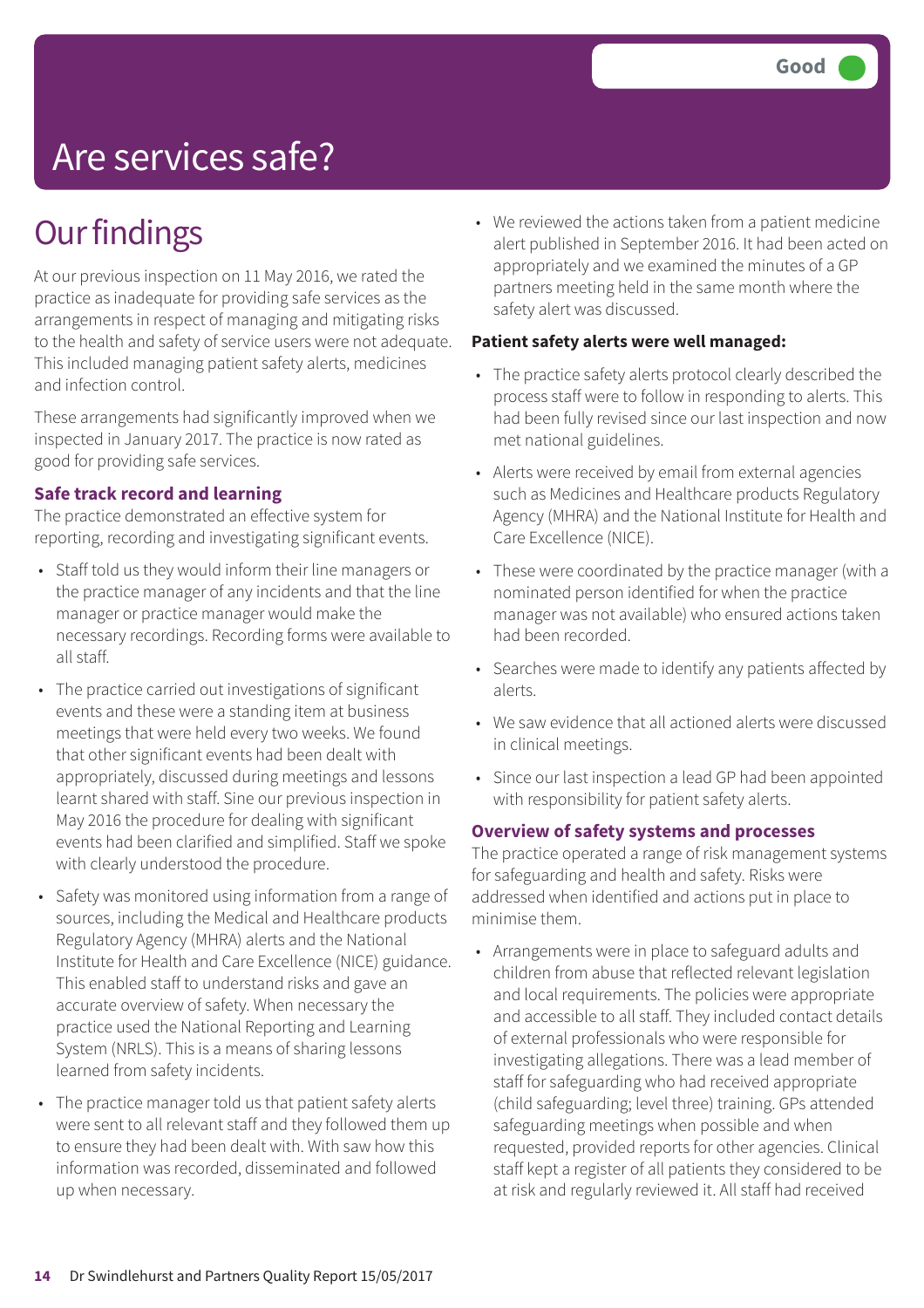### Are services safe?

training that was appropriate to their role. Staff demonstrated they understood their responsibilities and demonstrated they would take appropriate action when they had concerns.

- A notice was displayed in the waiting areas and in each consulting room, advising patients of their right to have a chaperone. All staff who acted as chaperones had been trained for the role and had undergone a disclosure and barring check (DBS). (DBS
- There were appropriate standards of cleanliness and hygiene within the practice. We observed the premises to be visibly clean and tidy. Since our last inspection a new deputy infection control lead had been appointed who had received appropriate training and kept up to date with best practice. The infection control procedures had also been fully reviewed. There was an infection control protocol in place and staff had received up to date training. Annual infection control audits were undertaken and the latest audit had been carried out in December 2016. Actions that arose from this audit had been promptly dealt with.
- We saw appropriate recruitment checks had been undertaken prior to employment. For example, proof of identity, references, qualifications, registration with the appropriate professional body and the appropriate DBS checks. Necessary recruitment and safety checks were carried out before trainee GPs, locum GPs and locum nurses were employed to work at the practice.
- There were systems in place to ensure test results were received for all samples sent for analysis and the practice followed up patients who were referred as a result of abnormal results.

#### **Monitoring risks to patients**

Risks to patients were assessed and actions taken to protect patients.

- There were procedures in place for the monitoring and management of risks to patient and staff safety. A health and safety policy was available to all staff. There were up to date fire safety risk assessments, staff carried out regular fire drills and weekly fire alarm testing.
- The practice had a variety of other risk assessments in place to monitor safety of the premises such as control

of substances hazardous to health, clinical waste and legionella. (Legionella is a term used for a particular bacteria which can contaminate water systems in buildings.)

- Staff told us the practice was well equipped. We saw records that confirmed equipment was tested and regularly maintained. Medical equipment had been calibrated in accordance with the supplier's instructions.
- Arrangements were in place for planning and monitoring the number of staff and mix of staff needed to meet patients' needs. Some staff absences were covered by other staff re-arranging or working extra shifts. Where necessary some shifts were covered by locum GPs and nurses.

#### **Medicines management**

Since our last inspection the practice had fully reviewed all aspects of medicines management. We found:

- The practice had employed a full time pharmacist who had overall responsibility for the dispensary and also undertook a range of other duties which included reviews of medicines on patients newly discharged from hospital and gave advice on medicine reviews.
- Patients who were prescribed high risk medicines such as warfarin (a blood thinning medicine) received regular and appropriate tests and reviews to check that their medicine and the dosage was still appropriate.
- Since our last inspection, medicines fridges had been replaced and a revised system had been introduced for monitoring and recording their temperatures. The fridges were 'hard wired' directly into the wall to ensure they could not be accidentally turned off or unplugged. Appropriate training had been given to staff and a new lead member of staff had been appointed to monitor this.
- There were suitable arrangements in place for the storage, recording and destruction of controlled drugs (medicines that require extra checks and special storage arrangements because of their potential for misuse). Since our last inspection, new secure storage had been fitted to house controlled drugs. This replaced a previous cabinet that was too small. A weekly stock check for controlled drugs had also been introduced.
- There were appropriate written procedures in place for the production of prescriptions and dispensing of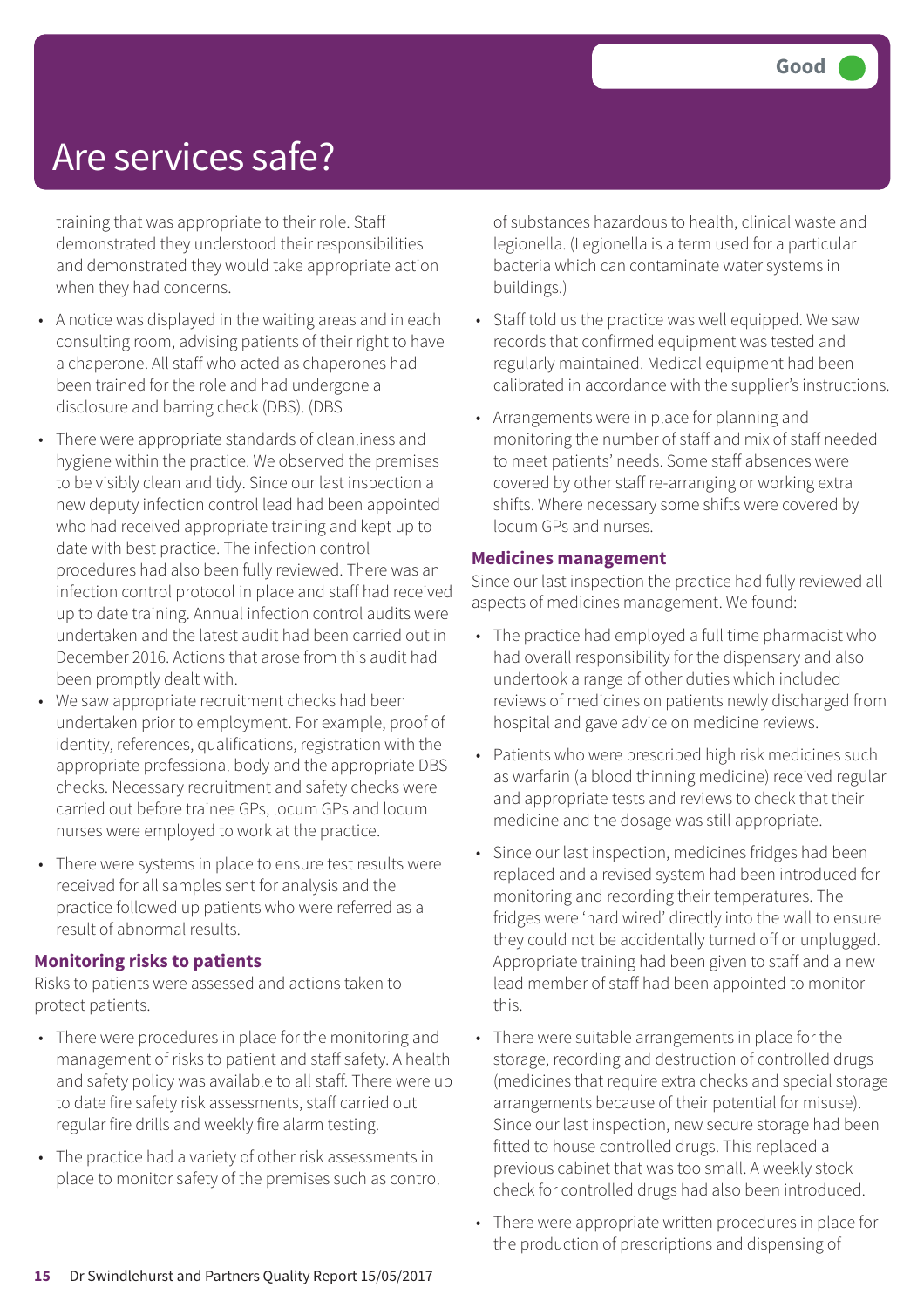### Are services safe?

medicines to accurately reflect current practice. Systems were in place to ensure both acute and repeat prescriptions were signed before the medicines were dispensed and given to patients. We observed this working in practice. Checks were made on the expiry dates of dispensary stock and all medicines we checked were within their expiry dates. There was a process in place to ensure patients were advised of review dates and reauthorisation of repeat medicines was only actioned by clinicians.

- Since our previous inspection a procedure had been implemented for the checking of dispensed medicines that had not been collected.
- Since our previous inspection the procedure for the safe storage and accounting of prescription forms for use in printers had been revised. These were now handled in accordance with national guidance and tracked through the practice. Staff recorded the serial numbers of prescription forms that were loaded into printers to enable full tracking of them.
- Dispensing near misses had been recorded, investigated and actions taken. This had been fully revised since our previous inspection and a new clearer way of recording had been introduced. We saw evidence that details of

incidents and lessons learned were shared with staff. Incidents were re-visited after 12 and 52 weeks to ensure they had not been repeated. We saw evidence of the 12 week review.

#### **Arrangements to deal with emergencies and major incidents**

There were adequate arrangements in place to respond to emergencies and major incidents.

- All staff received annual basic life support training. There were emergency medicines available in the treatment room including those required to treat patients if they had adverse effects when they received minor surgery.
- The practice had a defibrillator available on the premises and oxygen with adult and children's masks.
- Emergency medicines were easily accessible to staff in a secure area of the practice and all staff knew of their location. All the medicines we checked were in date.
- The practice had a comprehensive business continuity plan in place for major incidents such as power failure or building damage. The plan included emergency contact numbers for staff. Copies of this were held off site to eventualities such as loss of computer and essential utilities.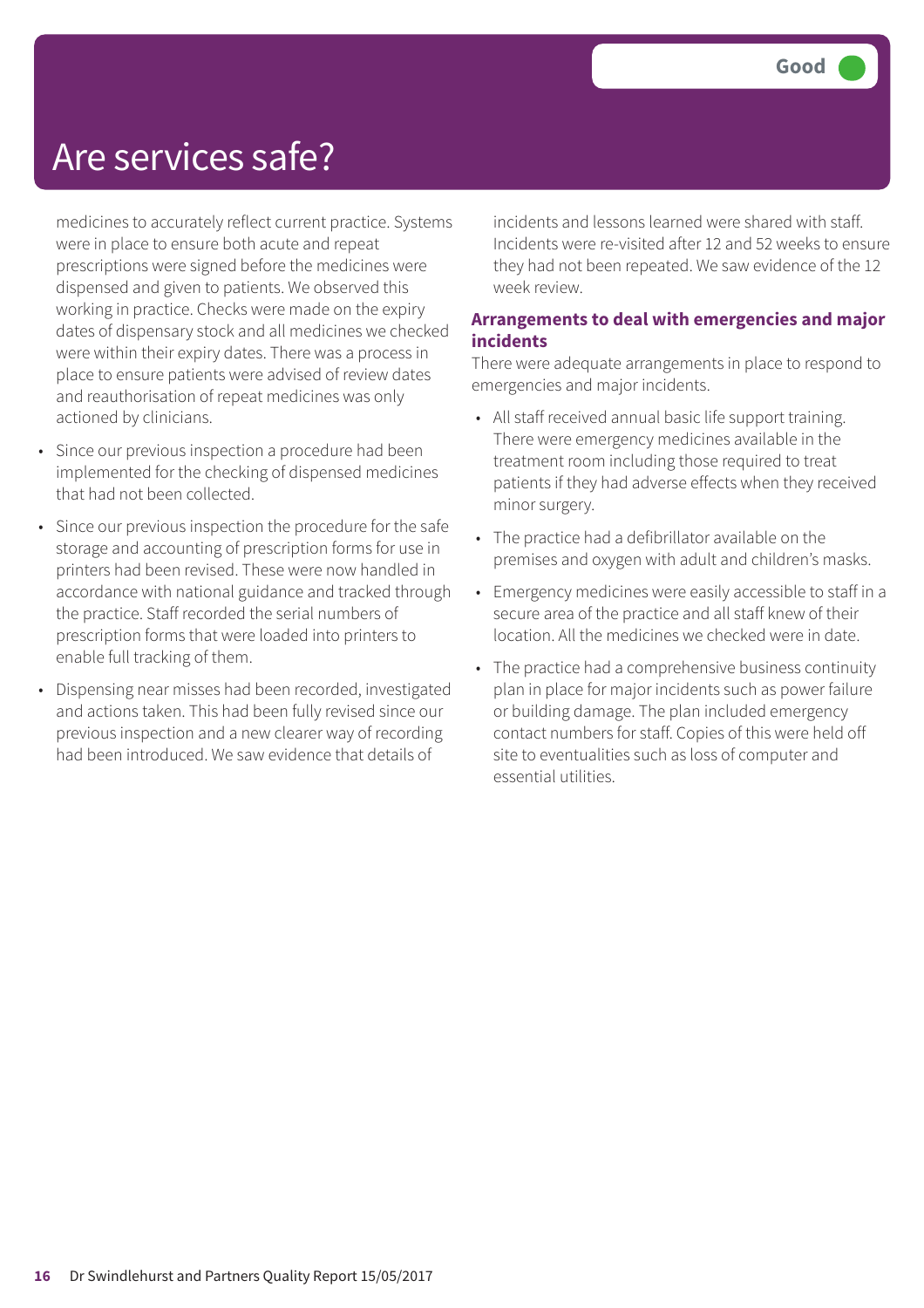### Are services effective?

(for example, treatment is effective)

# **Our findings**

#### **Effective needs assessment**

The practice assessed needs and delivered care in line with relevant and current evidence based guidance and standards, including National Institute for Health and Care Excellence (NICE) best practice guidelines. NICE is the organisation responsible for promoting clinical excellence and cost-effectiveness and for producing and issuing clinical guidelines to ensure that every NHS patient gets fair access to quality treatment.

- There was an enhanced service which included detailed assessments of patients who presented with memory problems. This ensured timely diagnosis of dementia and appropriate support plans to promote improved life styles. The patients of all unplanned hospital admissions were reviewed within three days of discharge and where necessary care plans put in place to reduce the risk of re-admission.
- There were systems in place to ensure all clinical staff were kept up to date. Staff had access to NICE and local guidelines and used this information to deliver care and treatment that met patients' needs.
- Quarterly multidisciplinary meetings were held with palliative care staff, district nurses, social workers, health visitors and members of the Proactive Care Team (PACT). PACT staff were employed by the Clinical Commissioning Group (CCG) whose objective was to make improvements through general practices. The PACT staff consisted of nurse practitioners and practice nurses who carried out detailed assessments of 2% of those patients who were most at risk in their own homes or those residing in care homes. The nurse practitioners prescribed medicines when necessary. PACT staff had access to patients' records to promote streamlined care for those patients.
- Monthly meetings were held with health visitors for sharing information about patients who were considered to be at risk of harm.
- There were clinical meetings held every two weeks to discuss care and treatment to ensure a uniformed approach by all GPs. Business meetings were held every two weeks to discuss operational matters.
- Monthly team leader meetings were held with the lead for each department present. Both clinical and operational issues were discussed. Relevant information from these was cascaded to other staff.
- Regular nurse meetings were held with health care assistants present. Relevant information from these meetings was fed into the team leader meetings by the nurse manager.
- Two practice nurses carried out reviews of patients with long term conditions in their own homes if they were unable to access the practice.

#### **Management, monitoring and improving outcomes for people**

The practice used the information collected for the Quality Outcomes Framework (QOF) and performance against national screening programmes to monitor outcomes for patients. (QOF is a system intended to improve the quality of general practice and reward good practice). Comparisons were also made with the local Clinical Commissioning Group (CCG).

For the latest published QOF date (2015-2016), the practice had achieved a total QOF score of 99% which was similar to the CCG average of 98%. There was an overall exception reporting of 12%, which was 4% above the local CCG average. (Exception reporting is the exclusion of patients from the list who meet specific criteria). This had improved from 14% since 2014-2015 QOF data.

QOF data for 2015-2016 showed results were largely above the CCG averages and showed improvement from the 2014-2015 QOF results. This was due to the practice having introduced more effective methods of monitoring patients:

- The atrial fibrillation (irregular heart beat) review rate was 100% which was the same as the CCG and 2% above the national average. The practice exception reporting rate was 0%, which was 1% below the CCG average. This had improved from 14% during 2014-2015.
- The mental health review rate of 100% was 3% above the CCG average. The practice exception reporting rating was 11%, which was 3% below the CCG average. This had improved from 33% during 2014-2015.
- The depression review rate of 100% was 1% above the CCG average. The practice exception reporting rating was 11%, which was 7% below the CCG average. This had improved from 19% during 2014-2015.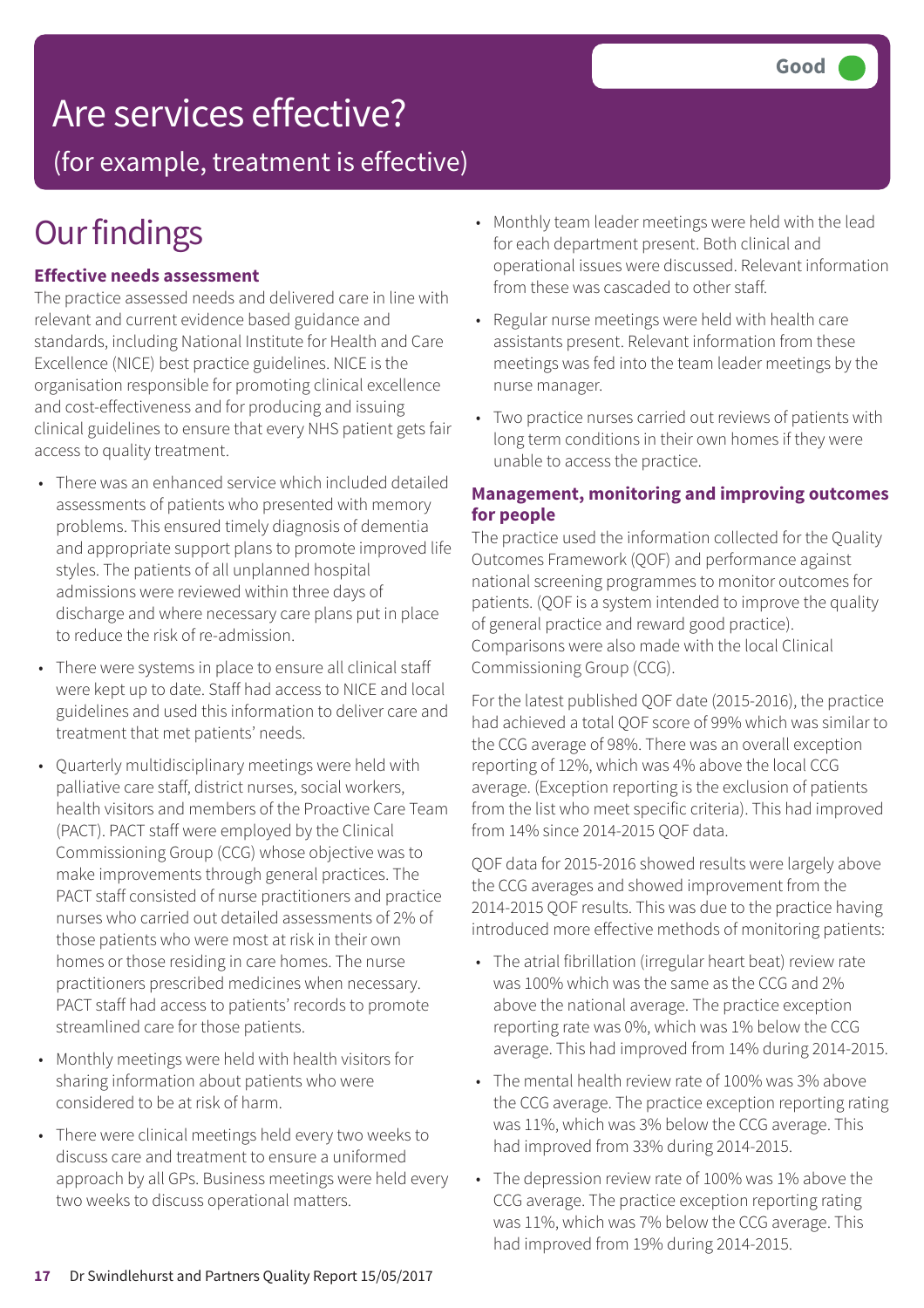### Are services effective?

### (for example, treatment is effective)

• The dementia review rate of 100% was 3% above the CCG average. The practice exception reporting rating was 2%, which 4% below the CCG average. This had improved from 13% in 2014-2015.

Other clinical indicators, including asthma, learning disability, diabetes, chronic obstructive pulmonary disease (COPD) and hypertension (high blood pressure) had seen improvements with their results and exception reporting since 2014-2015 QOF results.

Patients who did not attend (DNA) for their reviews received up to three telephone call reminders and if necessary a letter.

We saw evidence of clinical improvement, for example:

- Clinical audits had been carried out that demonstrated relevant changes had been made that led to improved patient care. These were part of a programme of targeted clinical auditing. Clinical staff had undertaken an audit of prescribing of a specific antibiotic. There had been three previous audits for this medicine. The latest audit dated September 2016 included further actions that were to be shared with GPs during the next practice meeting.By sharing information on care and treatment with all GPs this led to a uniformed and improved approach to patient care.
- The practice had an induction programme for newly appointed staff that was role specific. It covered such topics as safeguarding, infection prevention and control, fire safety, health and safety and confidentiality. Staff were provided with a handbook at the commencement of employment that provided them with practice information and policies they could refer to.
- The practice had a training programme in place and extra courses were provided that were relevant to roles. For example, infection control, administration of vaccines, the cervical screening procedure and reviews of long term conditions. Staff who administered vaccines could demonstrate how they stayed up to date with changes of the immunisation programmes.
- Staff learning needs were identified through a system of meetings and reviews of practice development needs. Staff had access to appropriate training to meet their learning needs and to cover the scope of their work. This included on-going support during sessions, one-to-one meetings, coaching and mentoring, clinical supervision

and facilitation and support for revalidating GPs. They told us they could ask for additional support at any time. All staff had received an appraisal within the last 12 months.

• Staff received training that included: infection control, cold chain, patient safety alerts, basic life support and information governance awareness. Staff had access to and made use of e-learning training modules and in-house training.

#### **Coordinating patient care and information sharing**

The information needed to plan and deliver care and treatment was available to relevant staff in a timely and accessible way through the practice's patient record system and their intranet system.

- This included care and risk assessments, care plans, medical records and investigation and test results. Information such as NHS patient information leaflets were also available.
- The practice shared relevant information with other services in a timely way, for example when referring patients to other services a health visitor and the out of hours care team.
- Staff worked together and with other health and social care professionals to understand and meet the range and complexity of patients' needs in and to assess and plan on-going care and treatment. This included when patients moved between services, when they were referred and after discharge from hospital. Care plans were in place for patients who had complex needs and these were regularly updated.We saw evidence that multi-disciplinary team meetings regularly took place.

#### **Consent to care and treatment**

Staff sought patients' consent to care and treatment in line with legislation and guidance.

- Staff understood the relevant consent and decision-making requirements of legislation and guidance, including the Mental Capacity Act 2005.
- Regular computer searches were carried out to identify patients who required tests and reviews of their long term conditions. Patients who had not attended were contacted and asked to make an appointment. Letters for patients who had a learning disability were in an easy read format to assist them in understanding the need for their health check.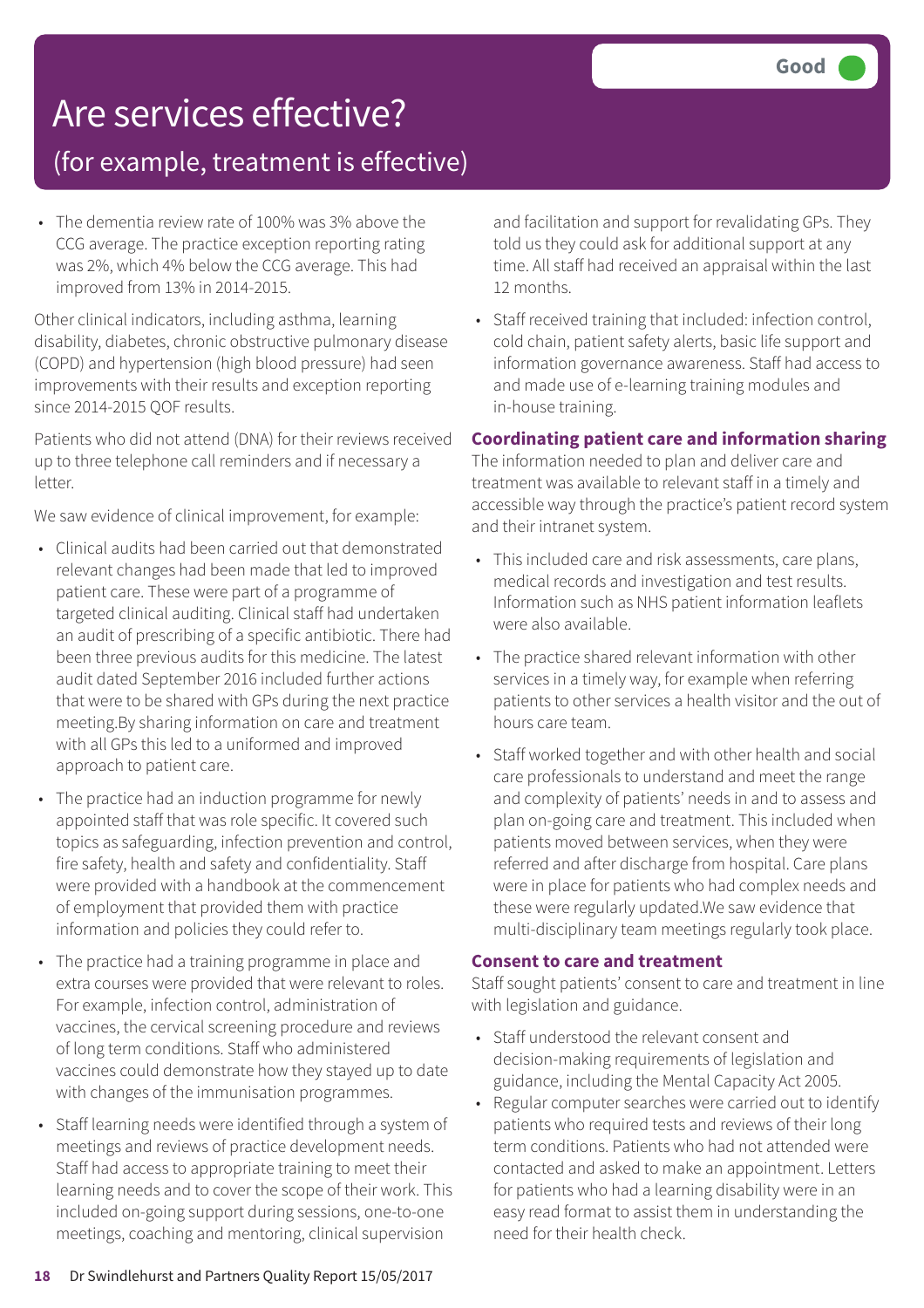# Are services effective?

### (for example, treatment is effective)

- These included patients who received palliative (end of life) care, carers of patients, those at risk of developing a long-term condition and those requiring advice on their diet and alcohol cessation. All eligible patients who attended the practice had received advice on obesity and smoking cessation. Patients were signposted to relevant services.
- Patients who had complex needs or had been identified as requiring extra time were given longer appointments to ensure they were fully assessed and received appropriate treatment.
- The practice's uptake for the cervical screening programme was 74%, the same as the CCG average of 74% and the national average of 74%.
- The practice encouraged its patients to attend national screening programmes for bowel and breast cancer screening. Data showed that:
	- 74% of female patients had attended for breast screening during a 36 month period, which was the same as the CCG average and 2% above the national average.
	- 64% of patients had attended bowel screening in the last 30 month period, which was 2% higher than the CCG average of 62% and 6% higher than the national average of 57%.
- Newly registered patients received health checks and their social and work backgrounds were explored to ensure holistic care could be provided. They received health checks and if they were receiving prescribed medicines from elsewhere these were reviewed to check they were still needed.
- Childhood immunisation rates for the vaccinations given were broadly similar to the CCG and national averages. For example, childhood immunisation rates for the vaccinations given to under two year olds ranged from 95% to 98% and five year olds were 100%.

• Patients had access to appropriate health assessments and checks. These included health checks for new patients, those with learning disabilities and the NHS health checks for patients aged 40–74. Appropriate follow-ups for the outcomes of health assessments and checks were made where abnormalities or risk factors were identified.

#### **Supporting patients to live healthier lives**

The practice identified patients who may be in need of extra support. All clinical staff including health care assistants (HCAs) offered advice and support about healthy lifestyles to patients.

- GPs we spoke with understood the Gillick competency test. It was used to help assess whether a child had the maturity to make their own decisions and to understand the implications of those decisions. When providing care and treatment for children and young people, staff carried out assessments of capacity to consent in line with relevant guidance.
- Where a patient's mental capacity to consent to care or treatment was unclear the GP or practice nurse assessed the patient's capacity and, recorded the outcome of the assessment. Where necessary further assessments and treatments were instigated.
- The process for seeking consent was monitored through records and audits to ensure the practice met its responsibilities with legislation and national guidelines.
- Written consent was obtained before each minor surgery procedure commenced. The forms indicated that potential complications had been described to patients.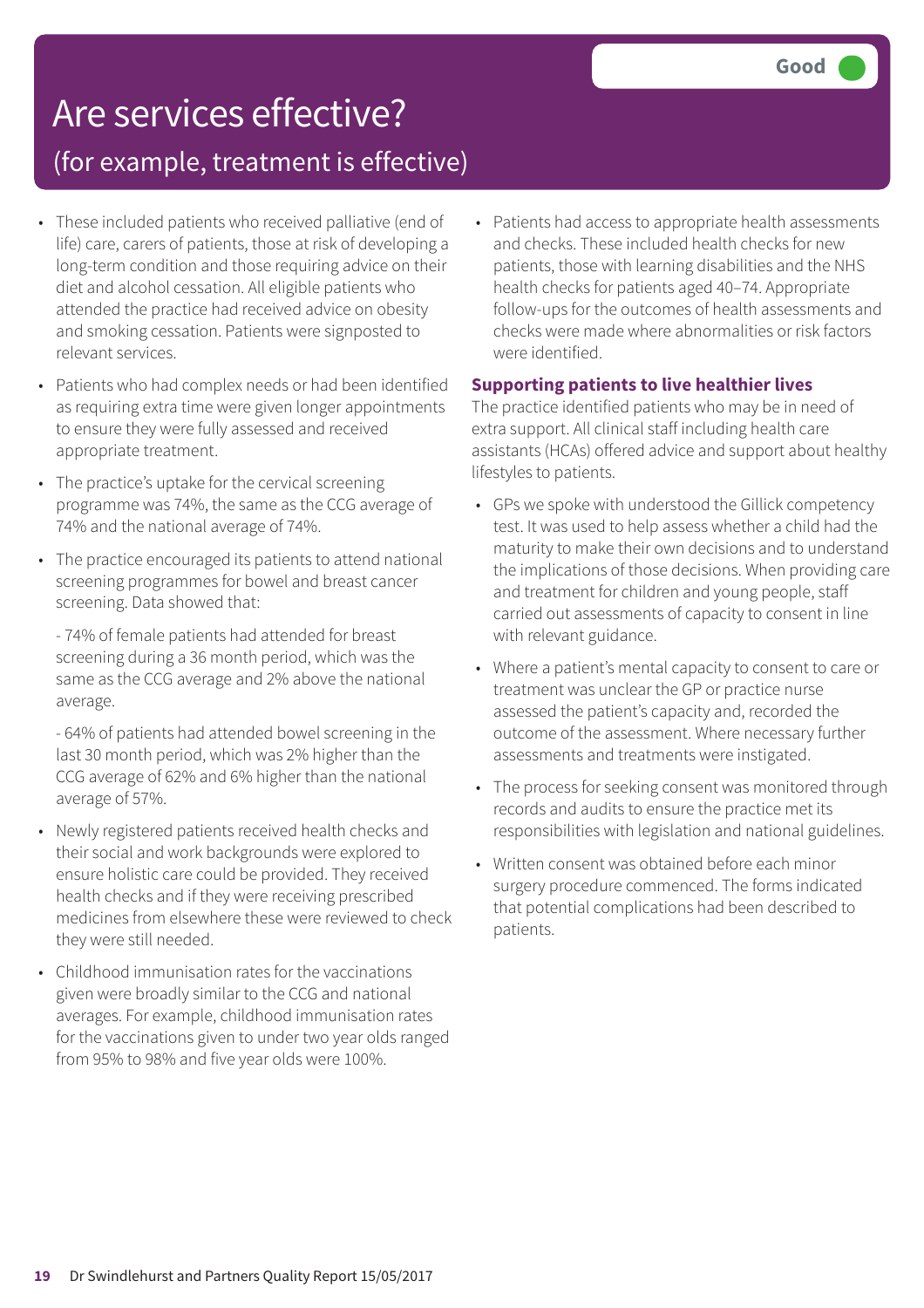# Are services caring?

### **Our findings**

#### **Kindness, dignity, respect and compassion**

We observed that members of staff were courteous and very helpful to patients and treated them with dignity and respect.

- Curtains were provided in consulting rooms to maintain patients' privacy and dignity during examinations, investigations and treatments.
- We noted that consulting and treatment room doors were closed during consultations; conversations taking place in these rooms could not be overheard.
- There was a notice in the waiting areas advised patients to inform reception staff if they wished to hold a confidential discussion. Reception staff told us that if patients wanted to discuss sensitive issues or appeared distressed they offered them a private room to discuss their needs.
- We spoke with six patients and all were highly complementary about the way in which all staff communicated with them. All of the 19 patient comment cards we received were positive about the service they received and about how staff liaised and kept patients informed.
- Throughout our inspection we observed how staff responded to patients and saw they were treated with respect at all times. We saw that staff were friendly and helpful. Patients told us that staff provided either a good or a very good service.

Results from the national GP patient survey published in July 2016 showed patients felt they were treated with compassion, dignity and respect. The practice was in line with the averages for its satisfaction scores on consultations with GPs and nurses. For example:

- 84% of patients said the GP was good at listening to them compared to the CCG average of 91% and national average of 89%.
- 91% of patients said they had confidence and trust in the last GP they saw compared to the CCG average of 96% and national average of 95%
- 81% of patients said the last GP they saw or spoke with was good at treating them with care and concern compared to the CCG average of 87% and national average of 85%.
- 96% of patients said the nurse was good at listening to them compared to the CCG average of 92% and national average of 91%.
- 98% of patients said they had confidence and trust in the last nurse they saw or spoke with compared to the CCG average of 97% and national average of 97%.
- 95% of patients said the last nurse they spoke with or saw was good at treating them with care and concern compared to the CCG average of 92% and national average of 91%.

Since our last inspection, the practice had begun to examine ways to improve patient satisfaction. Practice management used the CCTV system to examine patient and staff interactions and used this for staff training purposes. Telephone handling technique was also being examined. The practice team worked with the Patient Participation Group (PPG) to identify areas of potential improvement. For example, one area identified by the PPG was with the way staff interacted with patients.

#### **Care planning and involvement in decisions about care and treatment**

We spoke with six patients and reviewed 19 comment cards on the day of our inspection. Patients told us they felt positive about the way staff involved with decisions about their healthcare and treatment. Patients also spoke positively about the way that GPs and nurses explained their condition and the options available to them about their treatment. They also said that they felt listened to during consultations.

Results from the latest national GP patient survey published in July 2016 showed patients responded positively to questions about their involvement in planning and making decisions about their care and treatment. Results were in line with local and national averages and all had improved since the previous results were published in January 2016. For example:

• 88% of patients said the last GP they saw was good at explaining tests and treatments compared to the CCG average of 89% and national average of 96%.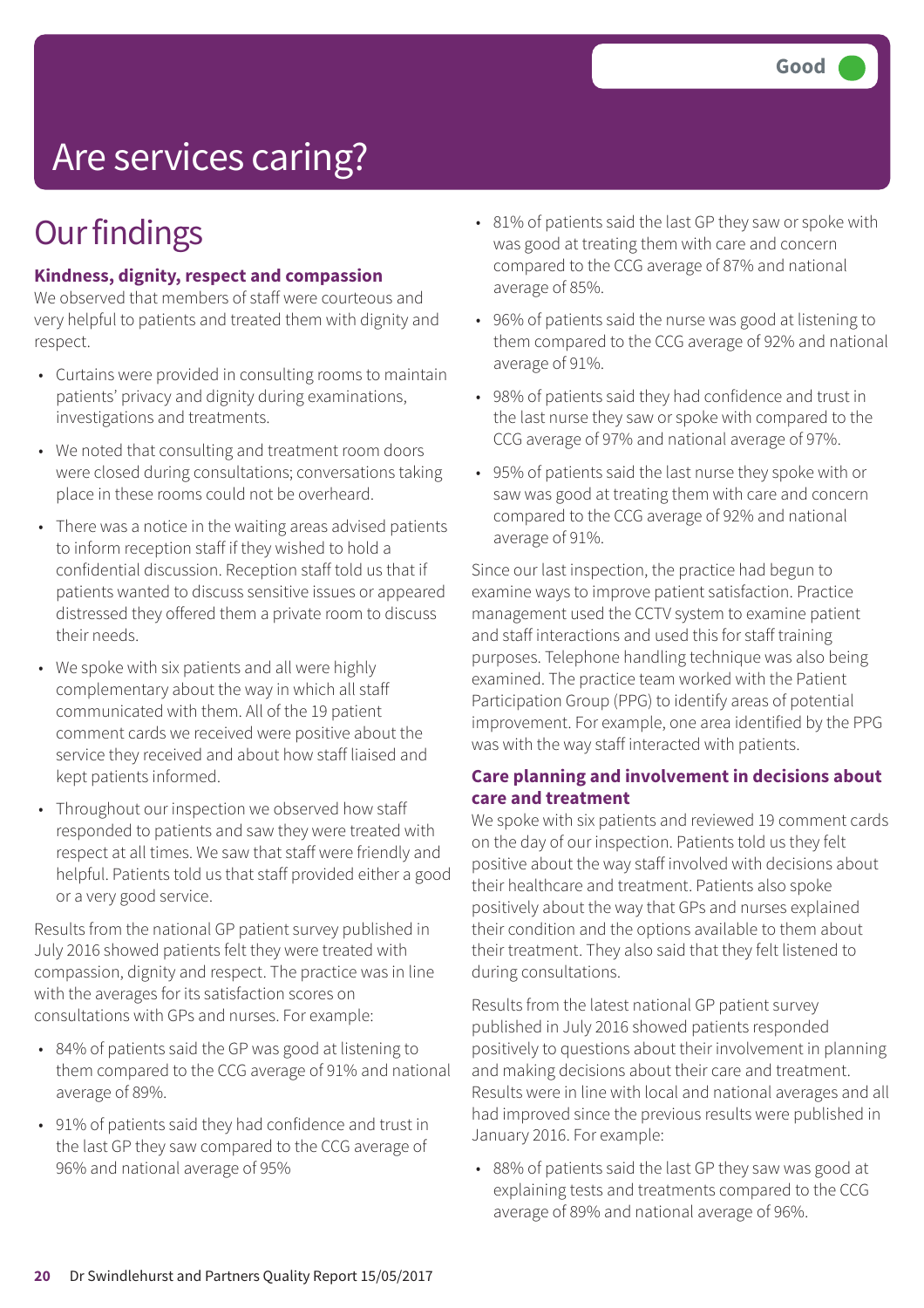### Are services caring?

- 79% of patients said the last GP they saw was good at involving them in decisions about their care compared to the CCG average of 84% and national average of 82%.
- 94% of patients said the last nurse they saw was good at explaining tests and treatments compared to the CCG average of 92% and national average of 90%.
- 84% of patients said the last nurse they saw was good at involving them in decisions about their care compared to the CCG average of 87% and national average of 85%.

We saw a range of health promotion advice and advice leaflets about long term conditions in the waiting area that provided patients with information and support services they could contact.

Staff told us that translation services were available for patients who did not have English as a first language. These were face to face or by telephone. Leaflets for patients had been written in Polish for explaining chaperone, booking tests and cervical screening services. Also how to contact a midwife.

#### **Patient and carer support to cope emotionally with care and treatment**

Notices in the waiting areas told patients how to access a number of local and national support groups and organisations.

There was written information in the waiting areas directing carers to various avenues of support that was available to them. The practice had 3% of patients registered as carers. A service offered to carers was the Worcestershire Carers Association who went out to patients in their own homes and put care plans in place that included arrangements that allowed carers to attend their own appointments. Carers were offered an annual flu vaccine as part of their health promotion by clinical staff. Quarterly carers' magazines were available in the waiting area for carers to take away with them.

Staff told us that families who had suffered bereavement were contacted by their named GP. The call was followed through by either a GP visit or a patient consultation at the practice or advice provided about support services that were available.

Since our last inspection an existing staff member had taken on the role of care navigator and had received specialist training to enable them to co-ordinate advice and services for carers. They liaised with the district nursing team, health visitors and other services when appropriate.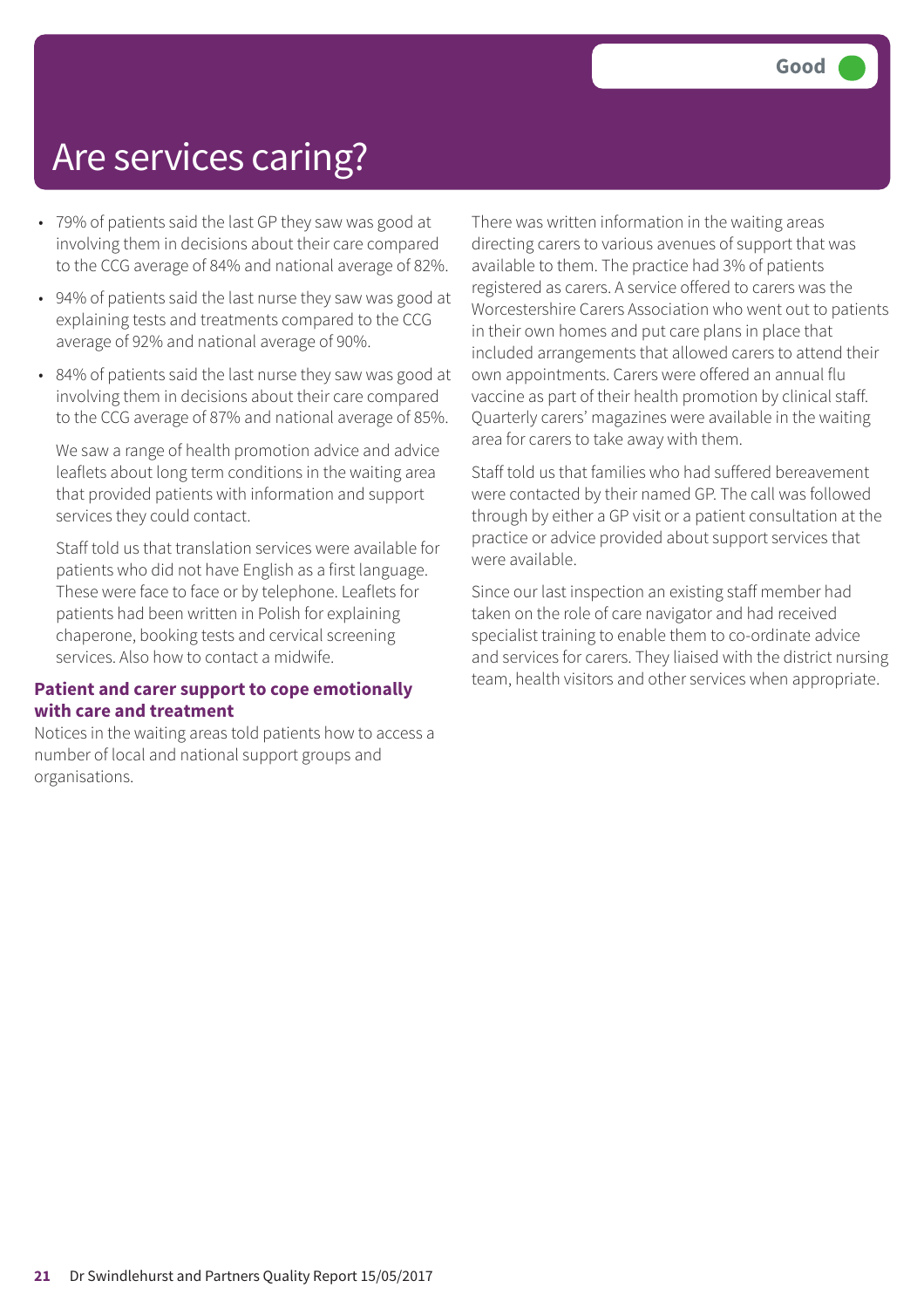# Are services responsive to people's needs?

(for example, to feedback?)

### **Our findings**

#### **Responding to and meeting people's needs**

During our inspection we saw that practice staff were responsive to patient's needs and had systems in place to maintain the level of service provided. The demands of the practice population were understood and arrangements were in place to address the identified needs of patients. Many services were provided from the practice such as diabetes care, ante natal care and smoking cessation advice. Services were planned and delivered that took into account the differing needs of patient groups. For example:

- Urgent access appointments were available for children and those with serious or complex medical conditions. These patients were seen on the day even if the clinical sessions were fully booked.
- There were longer appointments available for people with a learning disability and patients with other long term conditions.
- All patients who requested an appointment were called back by a GP to determine if advice or a face to face consultation was needed.
- All same day face to face appointment requests were accommodated by the patient's named GP or if fully booked by the duty GP.
- Home visits were available for elderly patients and those who were unable to access the practice.
- Daily phlebotomy (blood taking) services were provided for all patients registered at the practice. Young children could be referred to the hospital paediatric service.
- Easy read letters and leaflets including how to make a complaint were available for patients who had a learning disability to enable their understanding.
- There were extended hours available to improve patient access.
- There were facilities for patients with a disability, a hearing loop and translation services available.
- A GP was the designated lead for provision of care for people who resided in care homes.
- Senior staff were engaging with the Clinical Commissioning Group (CCG) and staff were actively striving to make on-going improvements. CCG's are

groups of general practices that work together to plan and design local health services in England. They do this by 'commissioning' or buying health and care services. Meetings were held every six months with the CCG to review performance and agree ways of making further improvements to patient care.

#### **Access to the service**

The practice was open from 8am until 6.30pm every weekday with the exception of Wednesdays when the practice opened until 8pm. Appointments were available from 8.30am until 12.30pm and from 3pm until 5.30pm daily. Extended hours appointments were available on Wednesdays from 6pm until 8pm for family planning appointments and for patients to receive health checks by a health care assistant (HCA).

The practice had opted out of providing GP services to patients out of hours such as evenings and weekends. During these times GP services were provided by a service commissioned by NHS South Worcestershire Clinical Commissioning Group (CCG). When the practice was closed, there was a recorded message giving out of hours details. The practice leaflet also included this information and there were leaflets in the waiting area for patients to take away with them.

Children were automatically given same day appointments. If the named GP was fully booked when patients requested same day appointments they were given a telephone consultation with their named GP. If these were not available the patient was seen by the duty GP. Clinical staff had made a decision to provide afternoon locum GP support for the duty GP.

Results from the latest national GP patient survey published July 2016 showed that patients' satisfaction with how they could access care and treatment were mixed when compared with local and national averages and patients we spoke with on the day were able to get appointments when they needed them. For example:

- 76% of patients said they could get through easily to the surgery by phone compared to the CCG average of 75% and national average of 73%.
- 90% of patients said they were able to get an appointment to see or speak with someone last time they tried compared to the CCG average of 89% and the national average of 85%.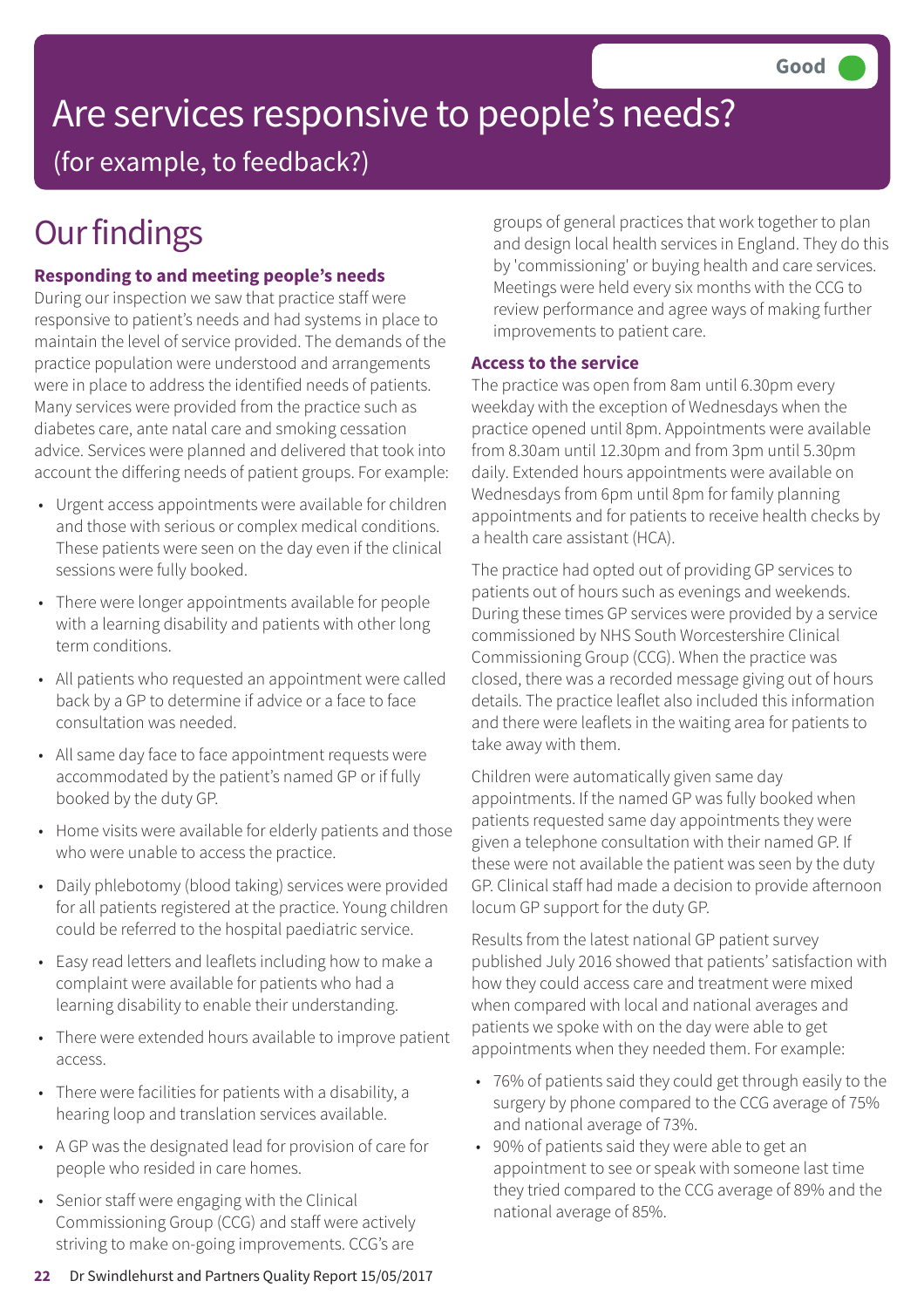# Are services responsive to people's needs?

### (for example, to feedback?)

- 75% of patients described their experience of making an appointment as positive compared to the CCG average of 78% and national average of 73%.
- 75% reported they were satisfied with the practice opening hours compared to the CCG average of 76% and national average of 76%.
- 54% of patients usually waited 15 minutes or less after their appointment time to be seen compared with a CCG average of 64% and a national average of 65%.
- 51% of patients felt they did not normally have to wait too long to be seen compared with a CCG average of 60% and a national average of 58%.

We discussed the latter two lower results with GPs and practice management of this. They told us this one of the areas for improvement they were focussing on when they analysed interactions between staff and patients within the reception area and were closely monitoring this.

Patients we spoke with on the day of the inspection and comment cards we received told us they were satisfied with the opening hours.

#### **Listening and learning from concerns and complaints**

The practice had a system in place for handling complaints and concerns. Its complaints policy was in line with

recognised guidance and contractual obligations for GPs in England. Information about how to make a complaint was available on the practice's website, in the practice leaflet and in the waiting area.

- The complaints policy clearly outlined a time framework for when the complaint would be acknowledged and responded to. In addition, the complaints policy outlined who the patient should contact if they were unhappy with the outcome of their complaint. A complaint form was available in the waiting areas for patients to use and the practice kept a complaints log.
- We saw that complaints had been dealt with in an effective and timely way. Complaints were discussed with staff to enable them to reflect upon them and any actions taken to reduce the likelihood of future incidents. Complaints were a standing agenda item for the business meetings that were held every two weeks to ensure that appropriate action had been taken. Lessons learnt from complaints had been shared with relevant staff.
- The practice manager told us they dealt with verbal complaints promptly through discussions with patients and we saw they were documented in the same way that written complaints had been recorded.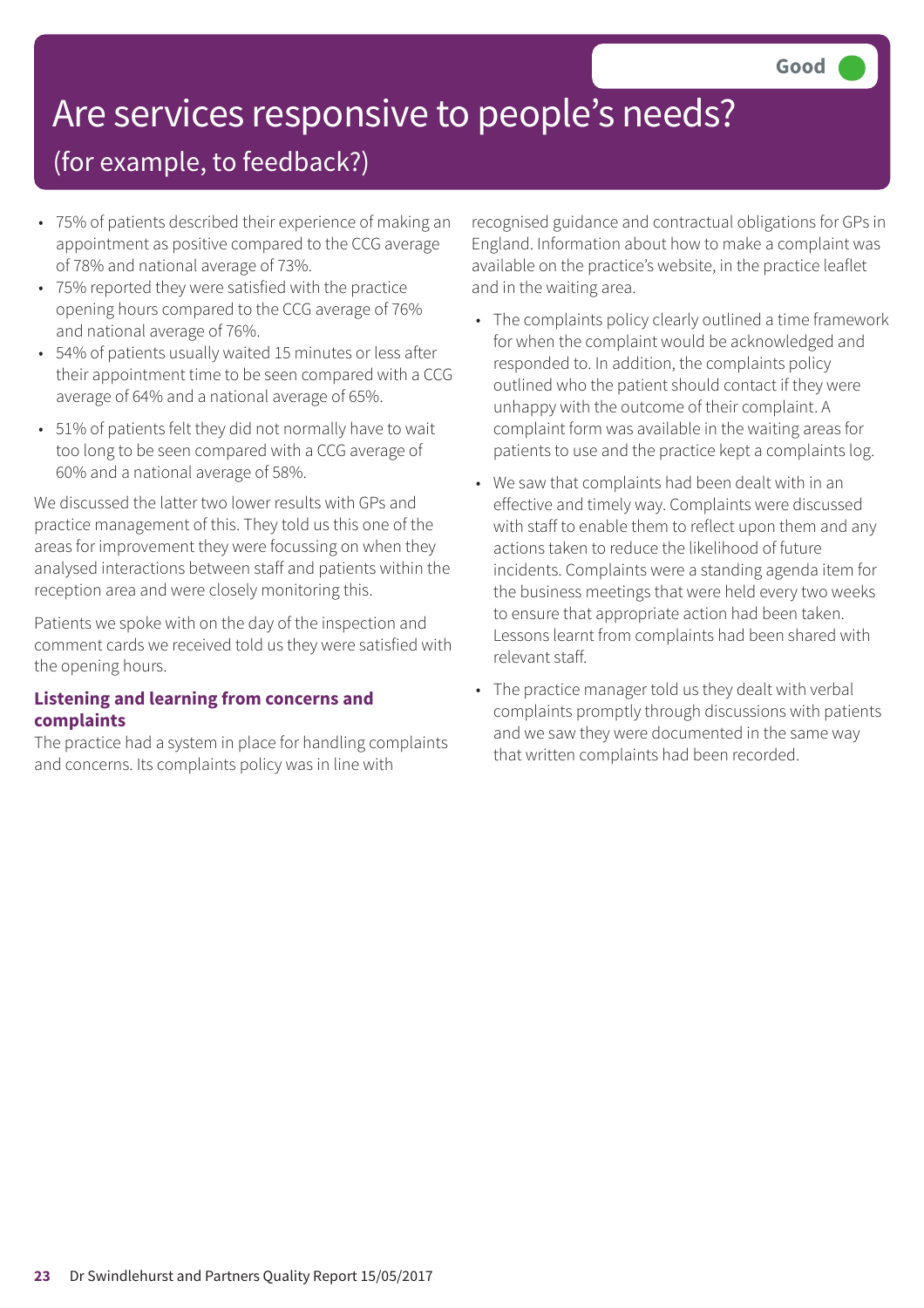### Are services well-led?

(for example, are they well-managed and do senior leaders listen, learn and take appropriate action)

### **Our findings**

At our previous inspection on 11 May 2016, we rated the practice as requires improvement for providing well led services as the practices' quality monitoring and improvement systems did not always operate effectively. This included managing patient safety alerts, medicines and infection control, along with some areas of staff support and training.

These arrangements had significantly improved when we undertook a further comprehensive inspection in January 2017. The practice is now rated as good for providing well led services.

#### **Vision and strategy**

We were satisfied senior staff had a vision to deliver quality care and promote positive outcomes for patients. There was a statement of purpose with clear aims and objectives which staff shared and understood for prioritising patient care. The mission statement was on display in the main waiting area.

- Senior staff had considered the needs for the future that included the new house building programme that would impact on the number of registered patients. We were informed that the number of registered patients had increased 5% in the last 18 months.
- An extension to the practice had been completed since our previous inspection. The additional space included a minor surgery suite, four consulting rooms and a conference room for staff use.

#### **Governance arrangements**

Senior staff and clinical staff had an overarching governance framework which supported the delivery of the strategy and to promote good quality care:

- There was a clear staffing structure and staff were aware of their own roles and responsibilities.
- Clear methods of communication that involved the whole staff team and other healthcare professionals was disseminated and best practice guidelines and other information.
- Staff attended regular team meetings to discuss issues, patient care and further develop the practice.

• Practice specific policies were implemented and were available to all staff. These included whistleblowing and harassment.

Improvements had been made since our previous inspection in May 2016:

- An action plan had been implemented to improve performance and implement other improvements required following our previous inspection in May 2016.
- A procedure had been implemented for the checking of dispensed medicines that had not been collected.
- The newly employed pharmacist was responsible for overseeing dispensary staff and ensuring tasks had been effectively actioned.
- A procedure to check that staff members had fulfilled their duties and to check that actions from patient safety alerts had been appropriately dealt with had been introduced.
- A skilled infection control deputy lead had been appointed for occasions when the lead was absent. The staff member had received appropriate training.

#### **Leadership and culture**

- There was a clear leadership structure in place and staff felt supported by management.
- The partners in the practice had the experience, capacity and capability to run the practice effectively and to promote high quality care.
- All staff we spoke with during the inspection demonstrated that they made positive contributions towards the practice.
- The partners were visible in the practice and staff told us they were approachable at all times.
- Staff said they felt respected, valued and supported, particularly by the partners in the practice. Staff we spoke with told us they were their requests for training had been treated seriously by senior staff.

#### **Seeking and acting on feedback from patients, the public and staff**

The practice encouraged and valued feedback from patients, the public and staff.

• The practice proactively sought patients' feedback and engaged patients in the delivery of the service.